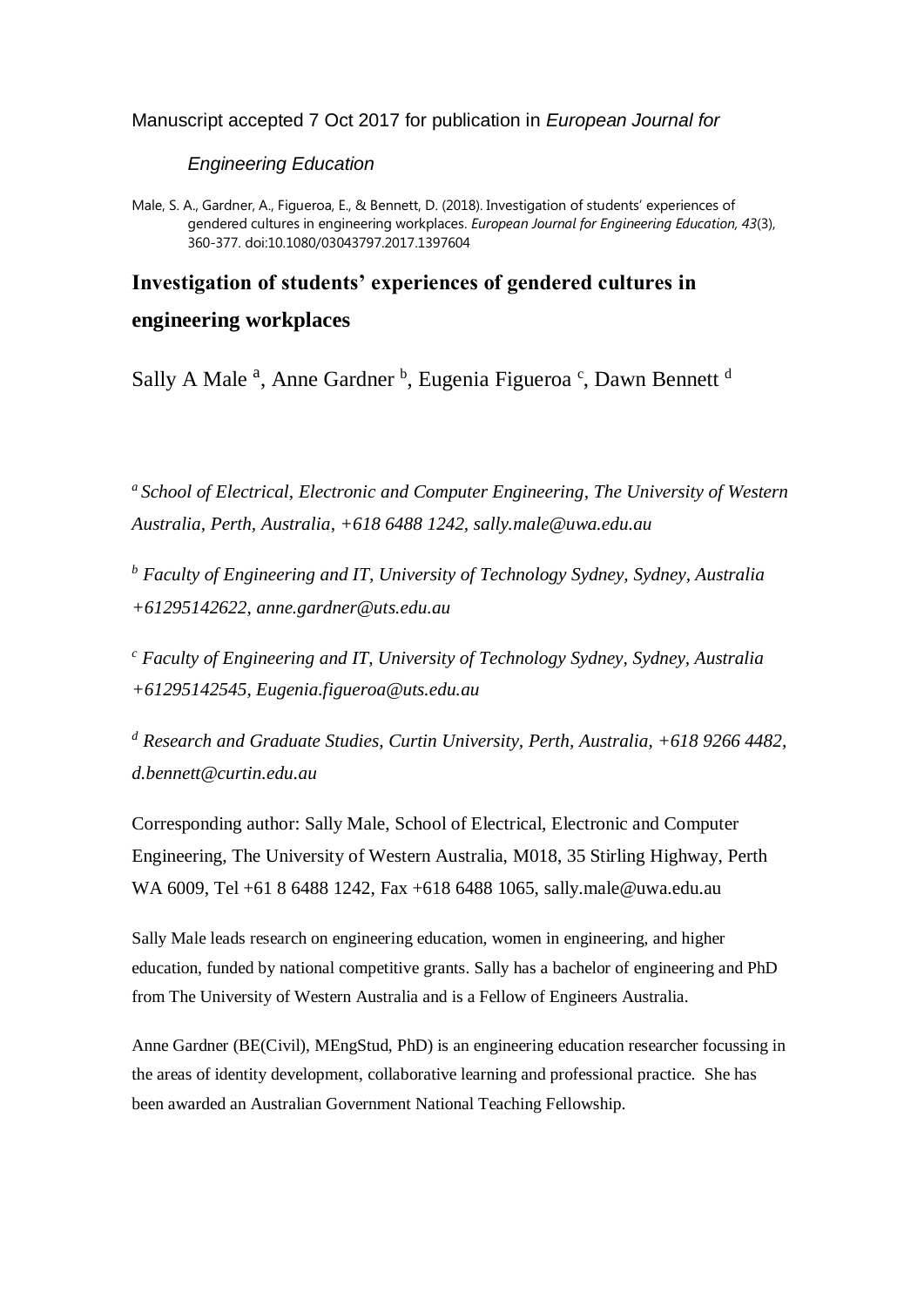This work was supported by the Australian Government Office for Learning and Teaching under the Grant SD13-3416.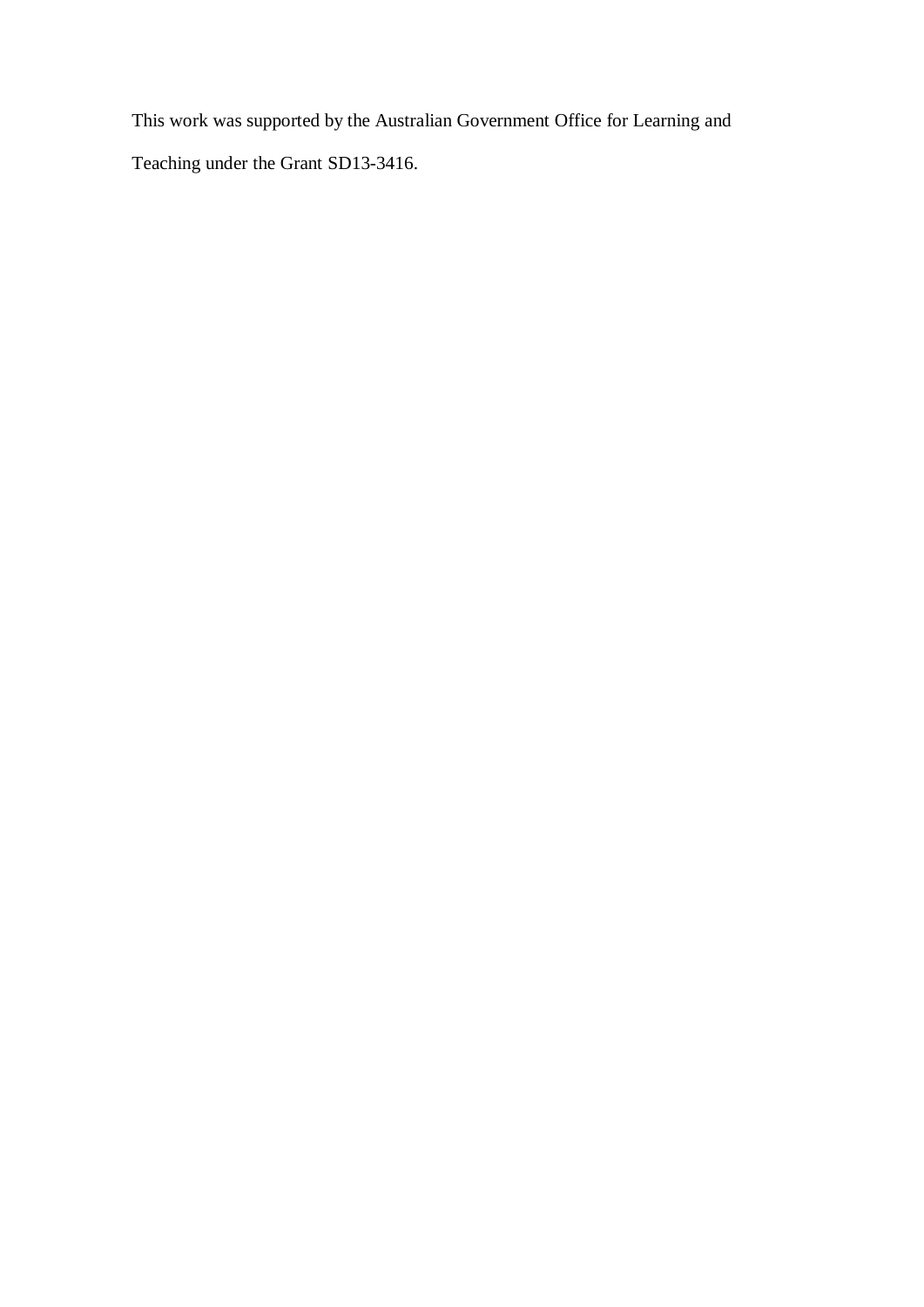# **Investigation of students' experiences of gendered cultures in engineering workplaces**

Women remain severely under-represented in engineering in Australia as in all western countries. This limits the pool of talent, standpoints and approaches within the profession. Furthermore, this under-representation equates to restriction of the benefits of being an engineer mainly to men. Gendered workplace experiences have been found to contribute to women leaving the profession. In this study we explore *students*' experiences of gendered cultures in engineering workplaces, using interviews with a purposive sample of 13 students (4 male) recruited following a previous survey. Although the overall experience of workplace learning is positive for many students, male and female engineering students reported experiences consistent with masculine cultures. Educators and employers must proactively lead improvements to the culture in engineering workplaces, prepare students for gendered workplaces and support students to reflect during and after workplace experiences. The experiences presented here could be adapted to enhance inclusivity training.

Keywords: gender; engineering education; workplace learning

# **1 Introduction**

Women are under-represented among engineering students [\(Kaspura 2012a\)](#page-34-0), and more so among professional engineers in Australia, New Zealand, Canada, the UK, the USA, and Western Europe. In Australia, only 12% of professional engineers in the workforce were female at the last census [\(Kaspura 2012b, 1\)](#page-34-1) although in 2011 14% of engineering graduates were female [\(Australian Government Office of the Chief Scientist 2016, 136\)](#page-33-0). This is a loss to society because engineers shape peoples' lives, and without gender diversity in engineering teams, both the quality of the teams [\(Ihsen and Buschmeyer](#page-34-2)  [2007\)](#page-34-2) and opportunities for women in the profession are limited.

Although more successful than men as students [\(King 2008\)](#page-34-3), women leave the profession at higher rates than their male counterparts [\(Kaspura 2014\)](#page-34-4). An identified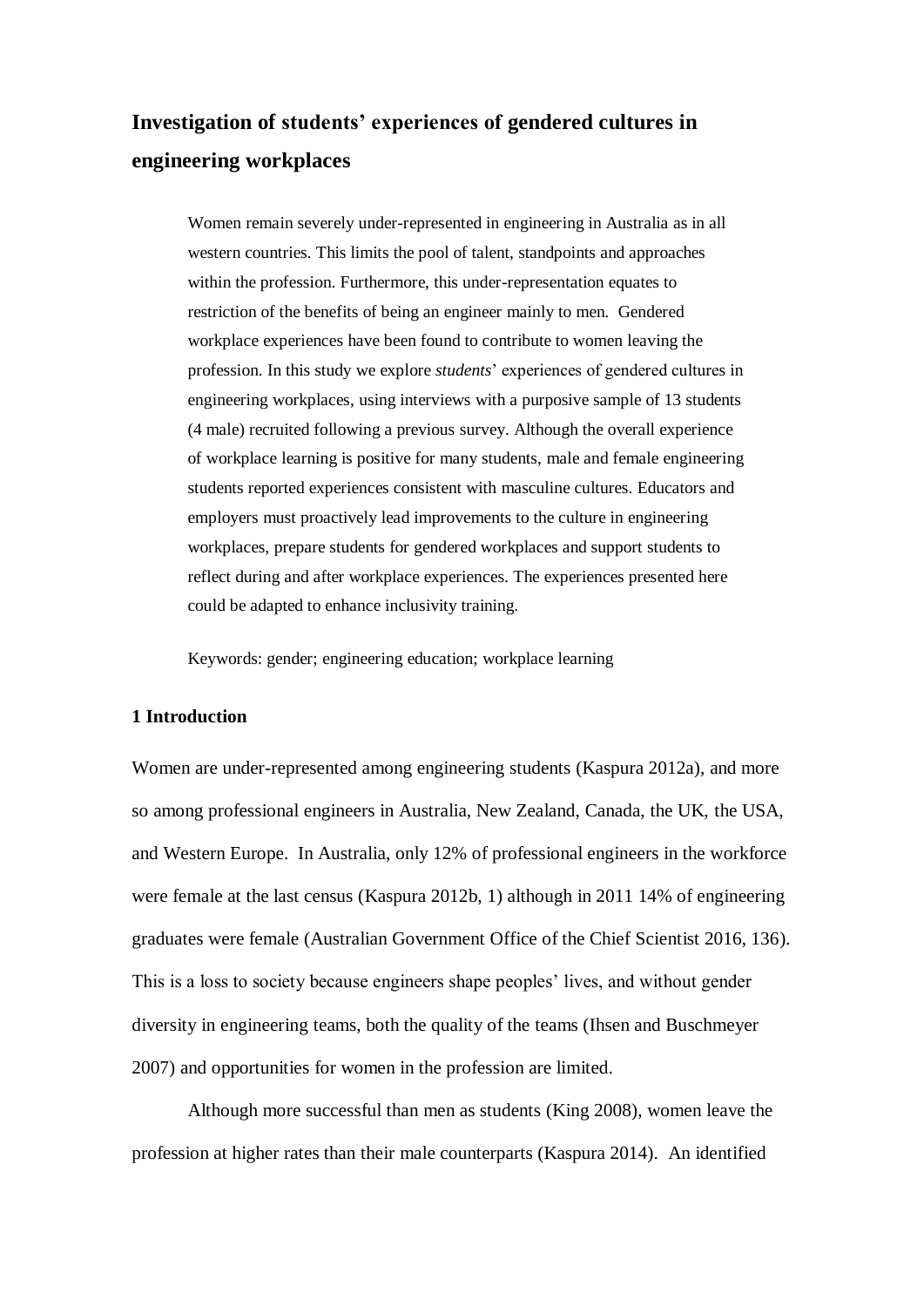factor is workplace culture [\(Gill et al. 2008;](#page-33-1) [Singh et al. 2014\)](#page-35-0), where interactions in engineering workplaces marginalize female engineers' professional identities [\(Hatmaker 2013\)](#page-33-2).

Programs to increase the participation of women in engineering have been numerous [\(Fox, Sonnert, and Nikiforova 2011\)](#page-33-3). These initially focused on increasing awareness among school students and supporting female engineering students, and later combined initiatives with improvements to the curriculum, based on recommendations of studies on gender inclusivity of engineering curricula [\(Godfrey and King 2011;](#page-33-4) [Godfrey 2003;](#page-33-5) [Mills, Ayre, and Gill 2010\)](#page-34-5). Recommendations have included emphasizing applications of engineering science, or teaching engineering in context, and problem and project based learning [\(Mills, Ayre, and Gill 2010;](#page-34-5) [Kolmos et al.](#page-34-6)  [2013\)](#page-34-6).

Gill et al. (2008) recommend that inclusive curricula should develop understanding of engineering workplace culture. However the recommendation has not received attention, which is concerning because engineering students experience workplace culture even before they graduate. In Australia, at least 12 weeks of relevant workplace experience is compulsory at most of the universities offering formative engineering degree programs [\(Male and King 2014\)](#page-34-7).

Only a handful of studies have investigated the gender inclusivity of engineering students' workplace experiences [\(Fifolt and Abbott 2008;](#page-33-6) [Powell, Bagilhole, and Dainty](#page-34-8)  [2009;](#page-34-8) [Male and MacNish 2015;](#page-34-9) [Seron et al. 2016\)](#page-34-10). In the USA, Fifolt and Abbott (2008) surveyed 91 students (74 male) and interviewed 9 students (4 male) from a single university, about mentoring in their cooperative education programs. They found that female students faced challenges in the workplace that were additional to those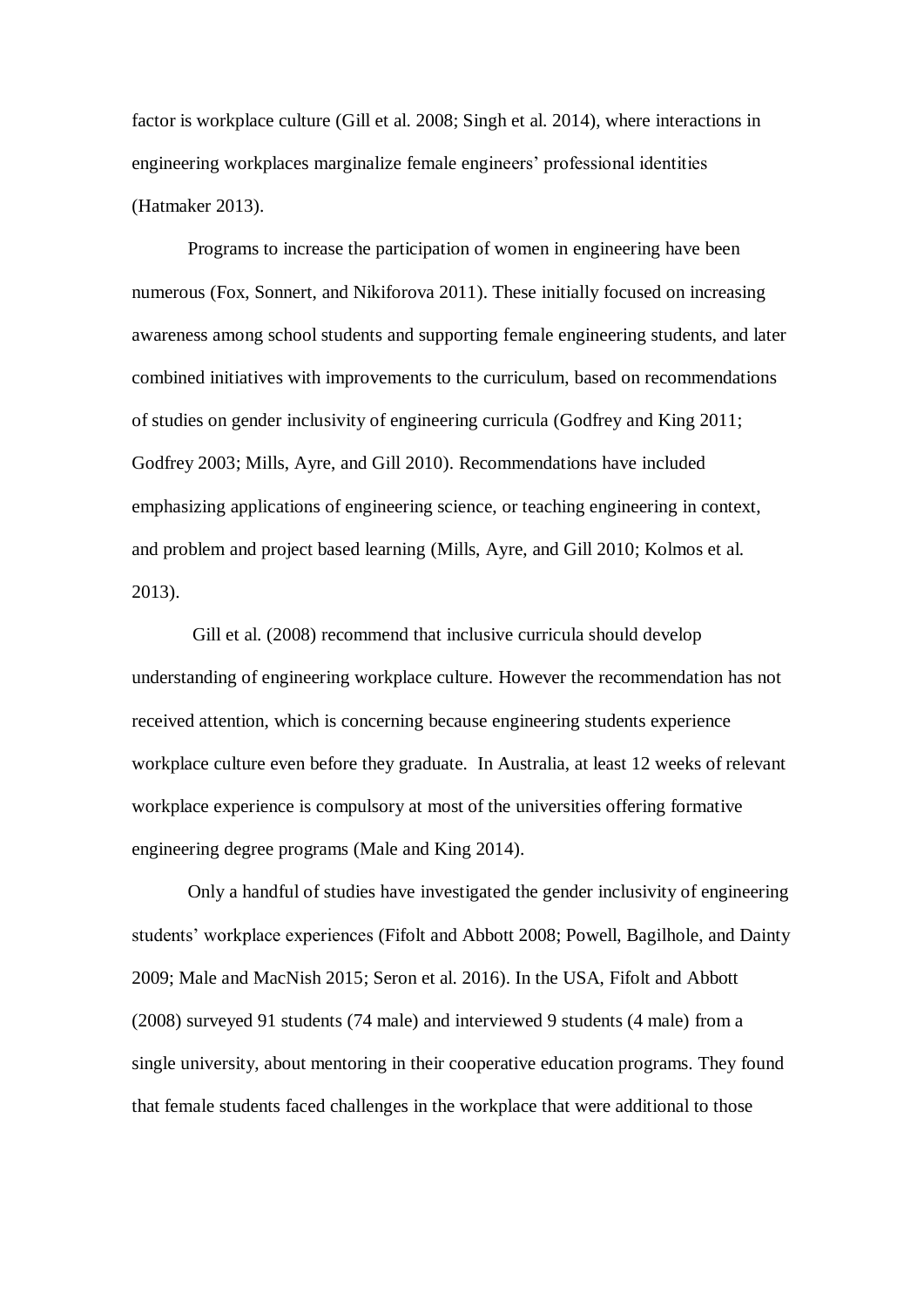experienced by male students. The challenges included lack of role-models, unconscious bias among supervisors, and isolation.

In the UK, Powell, Bagilhole, and Dainty (2009), interviewed 26 female engineering students about their responses to the masculine cultures during industry placements. They identified students' responses, including: 'acting like one of the boys', 'accepting gender discrimination' and 'achieving a reputation', seeing 'advantages over disadvantages', and adopting an 'anti-woman approach' (pp. 418–21). These responses are similar to those identified by Hatmaker (2013) through interviews with 52 female engineers, rather than students, in the USA. Approaches adopted by her participants in response to marginalizing interactions included rationalising the interaction (similar to accepting and seeing advantages over disadvantages) and/or proving themselves and/or protecting their reputations to be visible as engineers rather than women (similar to achieving a reputation). However, Hatmaker also found that participants blocked marginalizing interactions. For example, they refused to accept gendered expectations.

In a recent study in the USA, Seron et al. (2016) tracked 40 engineering students at four colleges from orientation to the end of fourth year using diary entries recorded twice-monthly, and interviewed 100 students. They summarize the female students' experiences on internships as including '[having] fewer opportunities to practice, [being] assigned supporting roles, co-workers [assuming] lack of experience, also [experiencing] some confirmation of expertise' (p188). In contrast they summarize male students' experiences on internships as including 'continuation of collaborative experience, confidence from previous experience that they bring, [and] not alien but familiar' (p188). They conclude that internships are among experiences that often lead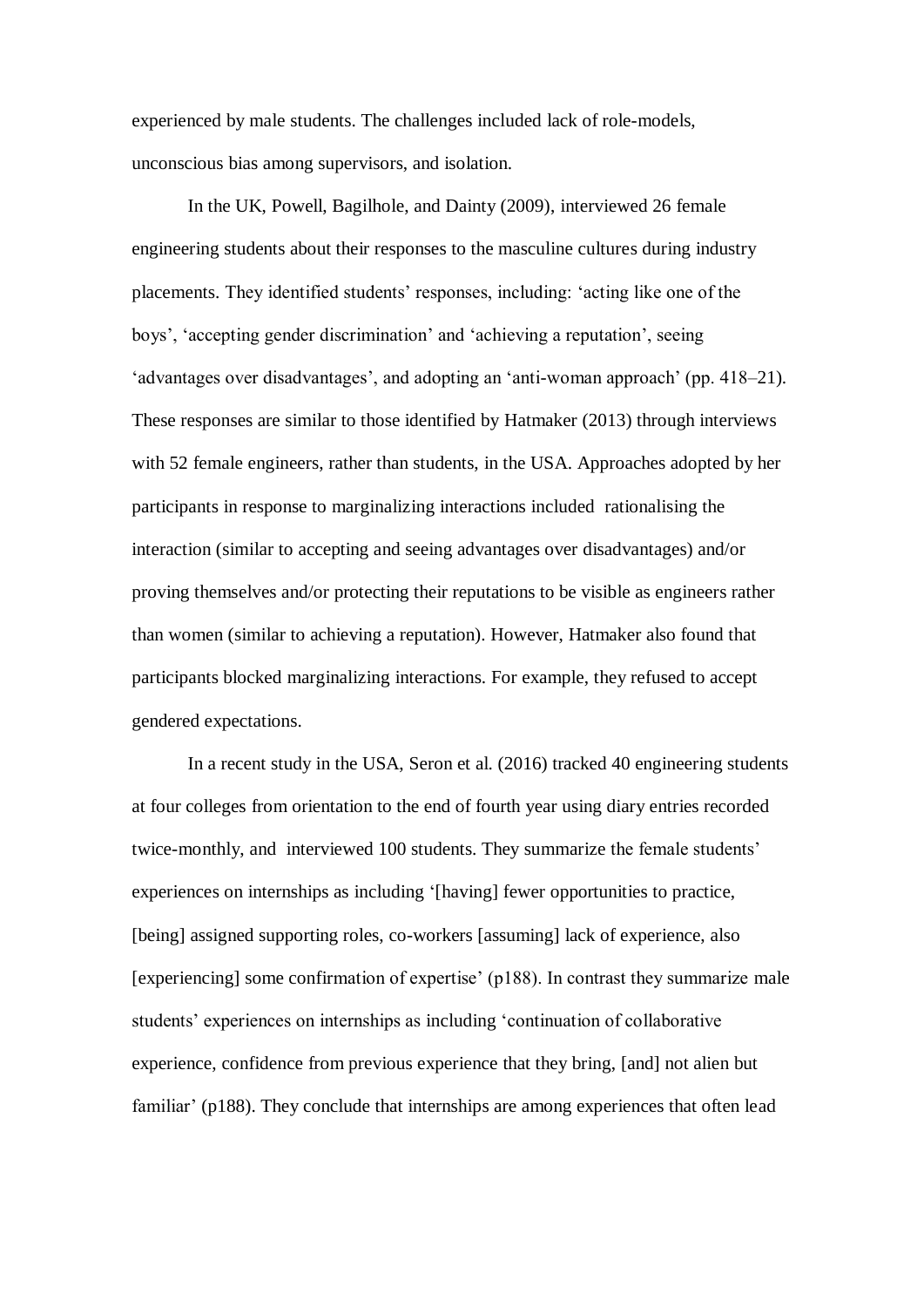female students to begin to doubt that they will fit into a professional engineering culture.

In Australia, Male and MacNish (2015) interviewed six students (including two male) and identified experiences consistent with a masculine culture. A larger study of the gender inclusivity of engineering students' workplace experiences in Australia was due.

In the current study, we investigated gender inclusivity of the workplace experiences of engineering students at three Australian universities (Male 2015). In the first phase of the study, students completed a survey about their workplace experiences  $(N = 160, 25\%$  female). In the survey, 86 (53.8%) of the participants reported increased motivation to become an engineer as a consequence of workplace learning. However, male and female students experienced isolation, and doubt of their credibility by coworkers; and female students experienced gendered marginalization. Female students were more likely than the male students to experience imposed gendered expectations, comments that drew attention to their gender, and requests based on their gender – all interactions identified by Hatmaker (2013) as marginalizing the professional identities of female engineers. Deeper understanding of these experiences was needed in order to prepare students for such experiences and in the longer term generate change in engineering workplace cultures. This paper is on the second phase of the project, in which we interviewed 13 students (4 male).

## *1.1 Theoretical framework*

The study is based on an understanding of engineering practice as masculine gendered, meaning that cultures in many engineering workplaces marginalize women and stereotypically feminine traits and practices, while granting privilege to men and stereotypically masculine traits and practices.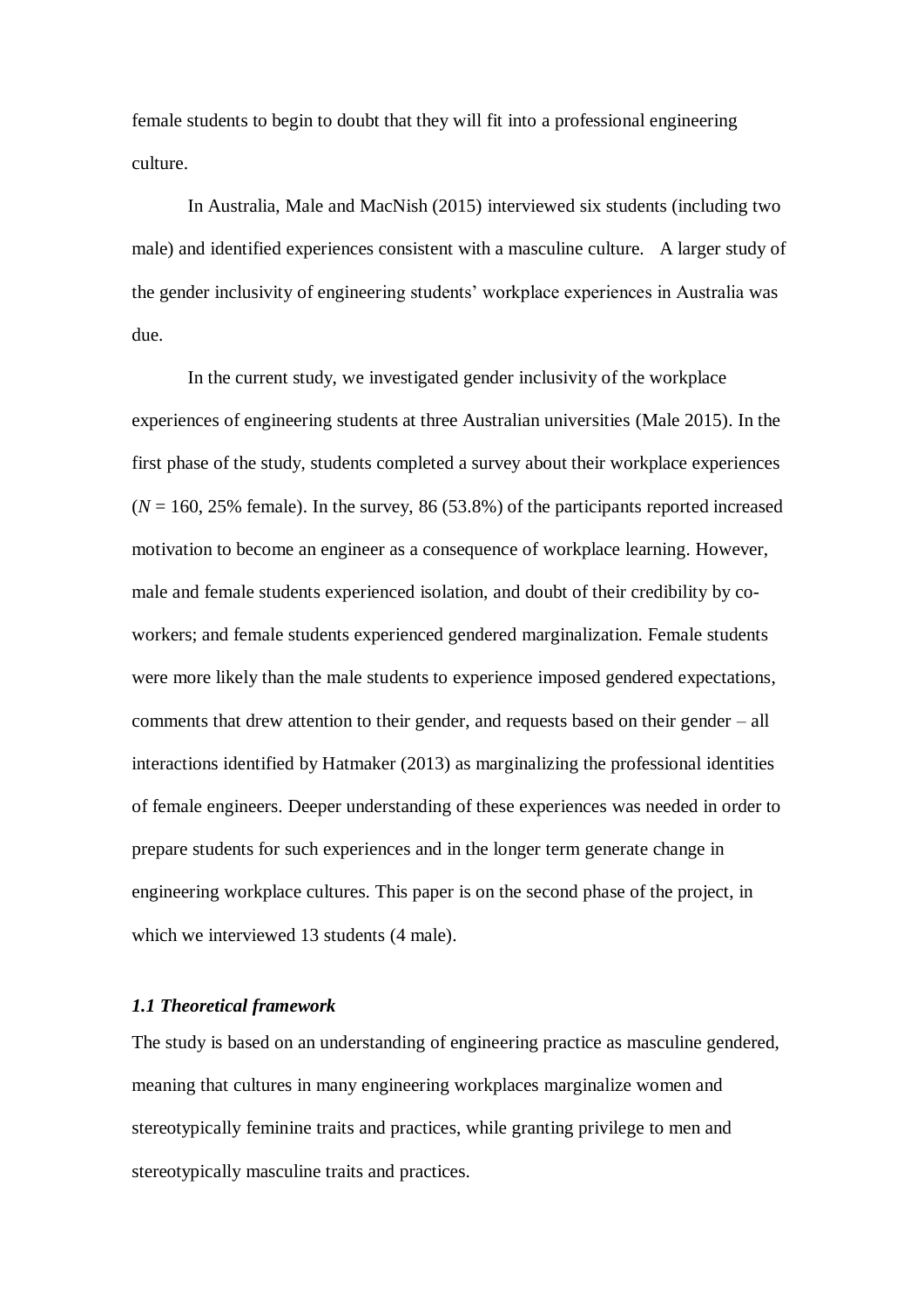Many workplaces are gendered in the sense that men and masculine traits and practices are privileged over women and feminine traits and practices, with gendered hierarchies supported within organizations [\(Acker 1990\)](#page-33-7). However, engineering is unusual in its extremely low representation of women at all levels not only in management. Female engineers frequently find themselves to be the only female engineer in a workplace. No-one in the workplace expects the woman to be an engineer and women frequently find that they have not been accommodated. For example personal protective equipment that fits women is often unavailable.

Visible features of engineering support the privileged position of stereotypically masculine traits and practices. Technological knowledge and skills, which are often considered masculine, are important in engineering. Although physical strength is irrelevant for professional engineering, engineers are associated with remote and/or dirty environments in which the workforce is mainly male. Many engineers work with tradespeople, technicians and labourers - people in stereotypically masculine paid work rather than the stereotypically feminine unpaid domestic domain. This is in contrast with professions such as dentistry, law, medicine, and teaching which involve interactions with families and children. In summary, there are many factors that can contribute to engineering cultures in which men and masculine traits and practices are privileged over women and female traits and practices [\(Faulkner 2007,](#page-33-8) [2009a\)](#page-33-9).

There is much literature consistent with masculine gendered cultures in engineering workplaces [\(Male 2014;](#page-34-11) [Faulkner 2006;](#page-33-10) [Fletcher 1999;](#page-33-11) [Gill et al. 2008\)](#page-33-1). Faulkner (2006), in the UK, describes engineers' disappointment at discovering that their work is more about people and less about nuts and bolts than they had hoped and expected. Fletcher (1999), in the USA, found that engineers in a design firm did not recognise the value of relational practice despite her observation that it was critical to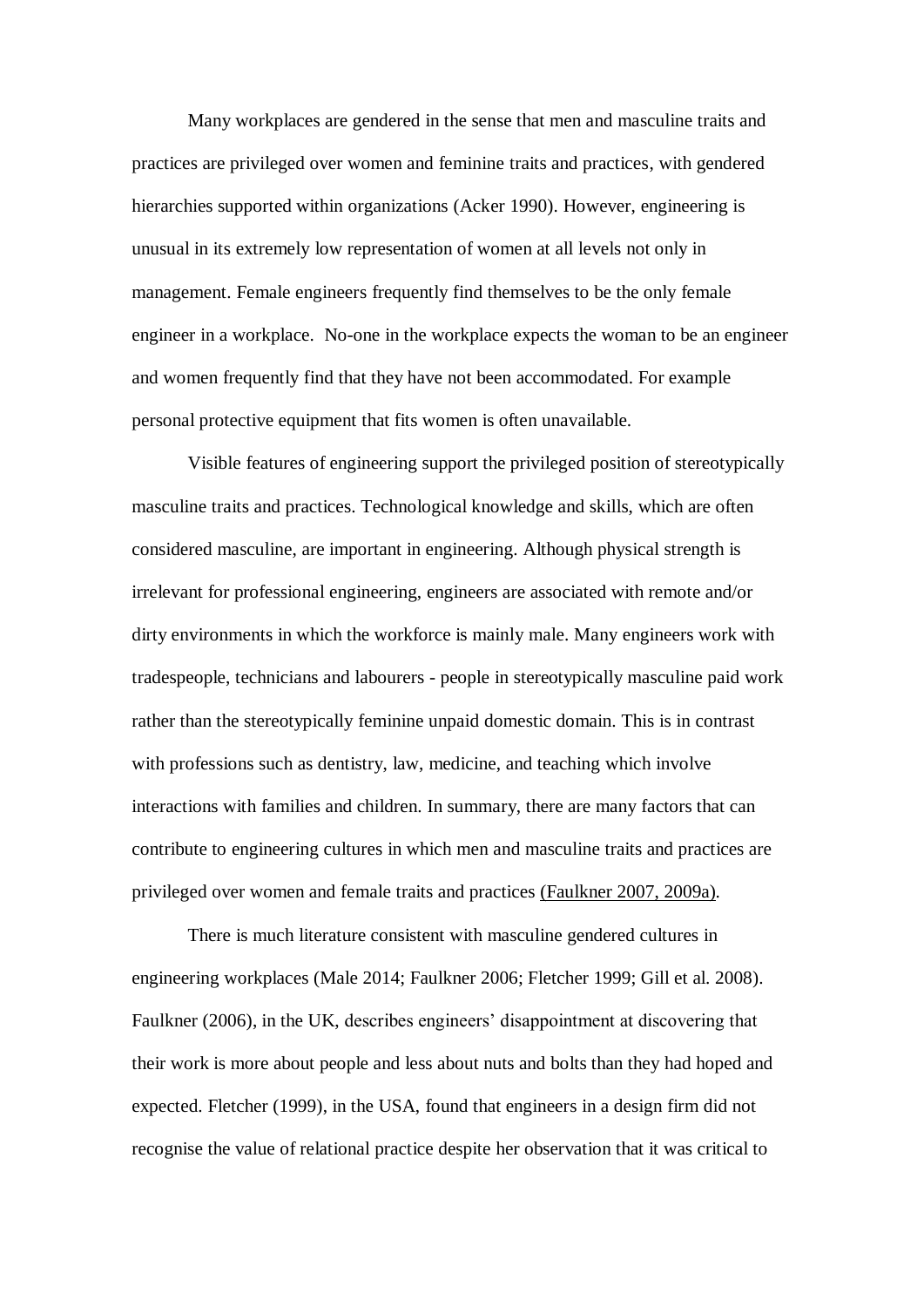the success of engineering projects. Gill (2008), in Australia, collected female engineers' reports of interactions that marginalized their professional status. Women reported that they had to prove themselves every time they joined a new team. In summary, findings consistent with gendered cultures in engineering have been made in studies in engineering workplaces in Western Europe, the USA and Australia.

We sought to describe examples of manifestations of gendered cultures as experienced by students in engineering workplaces, and how students responded to these. Hatmaker's [\(2013\)](#page-33-2) identification of types of personal interaction known to marginalize the professional identity of female engineers in engineering workplaces presented possible examples of manifestations of gendered cultures. As already noted, in the survey that formed the first phase of the current study, female students were more likely than male students to report experiencing the following types of interactions identified by Hatmaker: imposed gendered expectations, comments that drew attention to their gender, and requests based on their gender.

## *1.2 Research questions*

The second phase of the study was designed to describe students' experiences of gendered engineering workplace cultures. Goals were to inform recommendations to improve the inclusivity of engineering students' workplace experiences immediately, and in the long term improve gender inclusivity of engineering workplace culture. This phase of the study addressed the following questions.

- (1) What are examples of students' experiences of gendered engineering workplace cultures during their work placements?
- (2) How do students respond to them?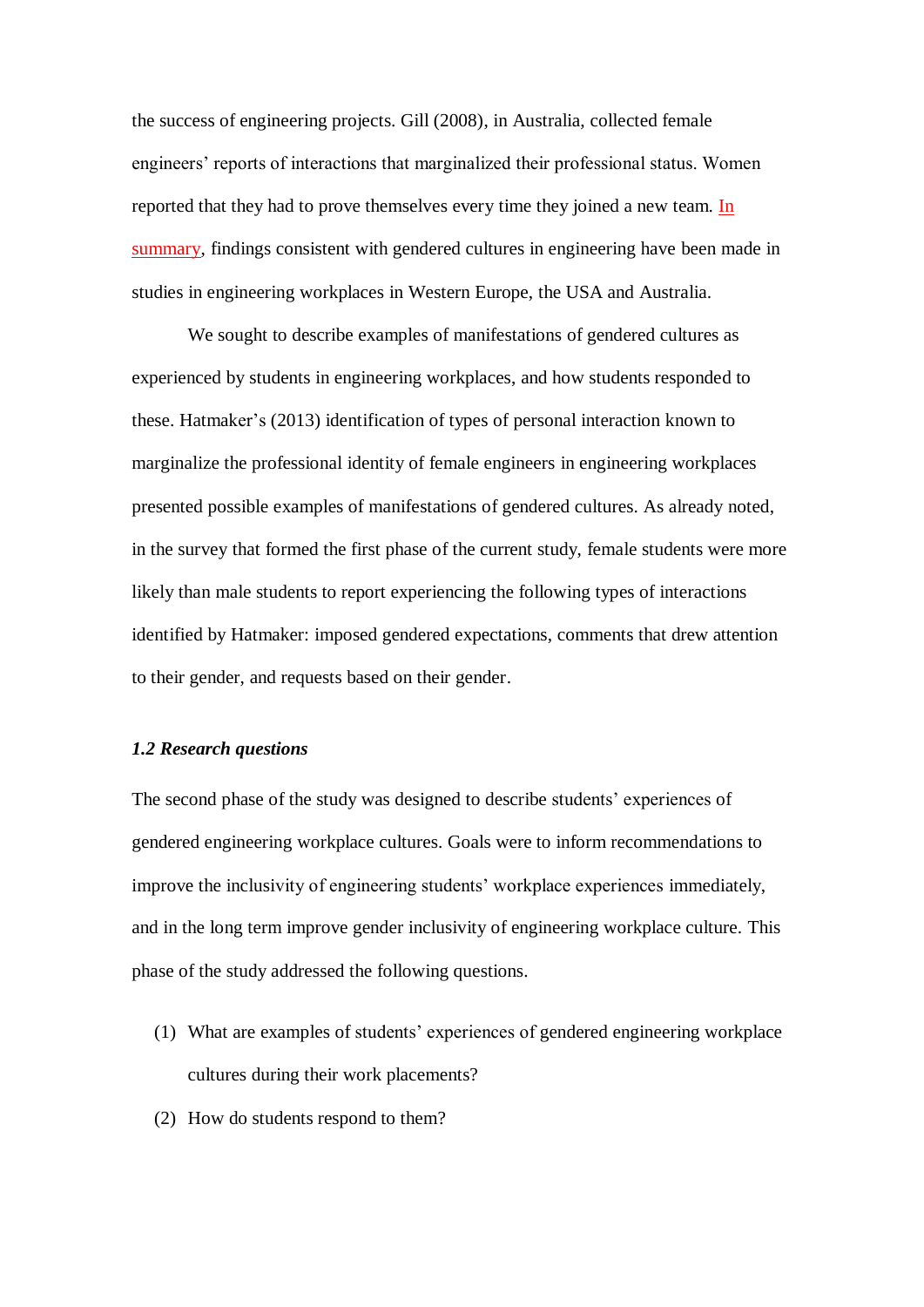# **2 Method**

Interviews were conducted in 2014, with undergraduate engineering students at three Australian universities. Two universities were members of the Australian Technology Network and the other was a member of the Group of Eight research-intensive universities. At one university 12 weeks of engineering-related employment were compulsory, complemented by four weeks of other employment or exposure to engineering practice. At the second university, 12 weeks of engineering-related employment were compulsory, and at the third local students were required to undertake two compulsory semester-long internships.

# *2.1 Participants*

In the survey in the earlier phase of the project, participants were asked to indicate whether they would agree to be invited to participate in an interview. Of the 160 survey participants, 55 indicated agreement to be invited and 25 of these were then invited by email. These participants were selected for maximum variation [\(Creswell 2007\)](#page-33-12), based on their survey responses, to include students from each university, both sexes, and a range of experience, both motivating and demotivating and including and not including negative experiences. Although the scope of the paper was gendered workplace culture, it was important to include, in the interview sample, students who had not indicated experiencing this in the survey in order to discover any experiences that could be explained as gendered culture although the students had not perceived or declared this.

We interviewed ten students who accepted the invitation. Three students who were not identified through the survey but had reported critical incidents to their university during their placements were invited to participate and accepted.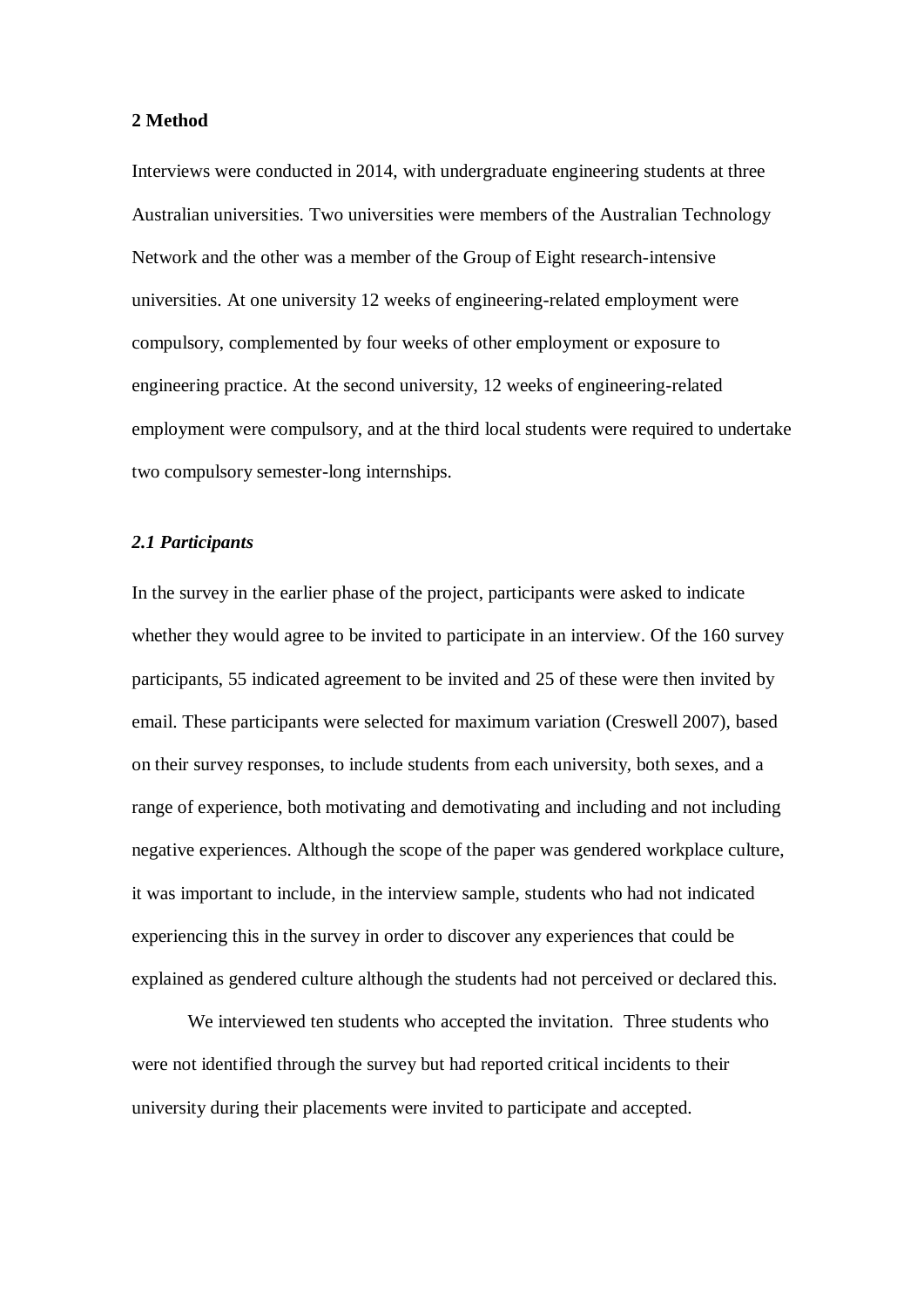Students who had left engineering following a workplace experience and enrolled in a different program at the same university were also invited to participate. Five such students were identified and none replied. This is consistent with the experience of Meyer and Marx (2014) who also found that students who had recently withdrawn from engineering did not wish to participate in their study. Meyer and Marx supposed that this was because the experience was too recent and raw.

For the ten students recruited following the survey, demographic characteristics and features of their most influential workplace learning placements were known from the survey. The other three students completed an abbreviated version of the survey questionnaire at the start of their interviews.

The participants are identified by interview number and sex. Although the study is about gendered cultures, the term 'sex' is used here because the students were asked to indicate whether they were 'male' or 'female' and it reasonable to assume that they referred to their sex rather than how they did gender in the sense of acting in manners that are stereotypically considered to be masculine or feminine. Students expected to complete their degrees in 2014, 2015, or 2016. Their ages at their last birthdays ranged from 20 to 31 years ( $M = 23.7$ ;  $SD = 3.1$ ). Additional details about participants and their nominated most influential placements, which they discussed in the interviews, are presented in Tables 1 and 2.

[Table 1 near here.]

[Table 2 near here.]

# *2.2 Interviews*

Consistent with the human research ethics approval, interviews were conducted by a research team member employed at the student's university but not involved in teaching the student that semester. All interviews were face-to-face except one online because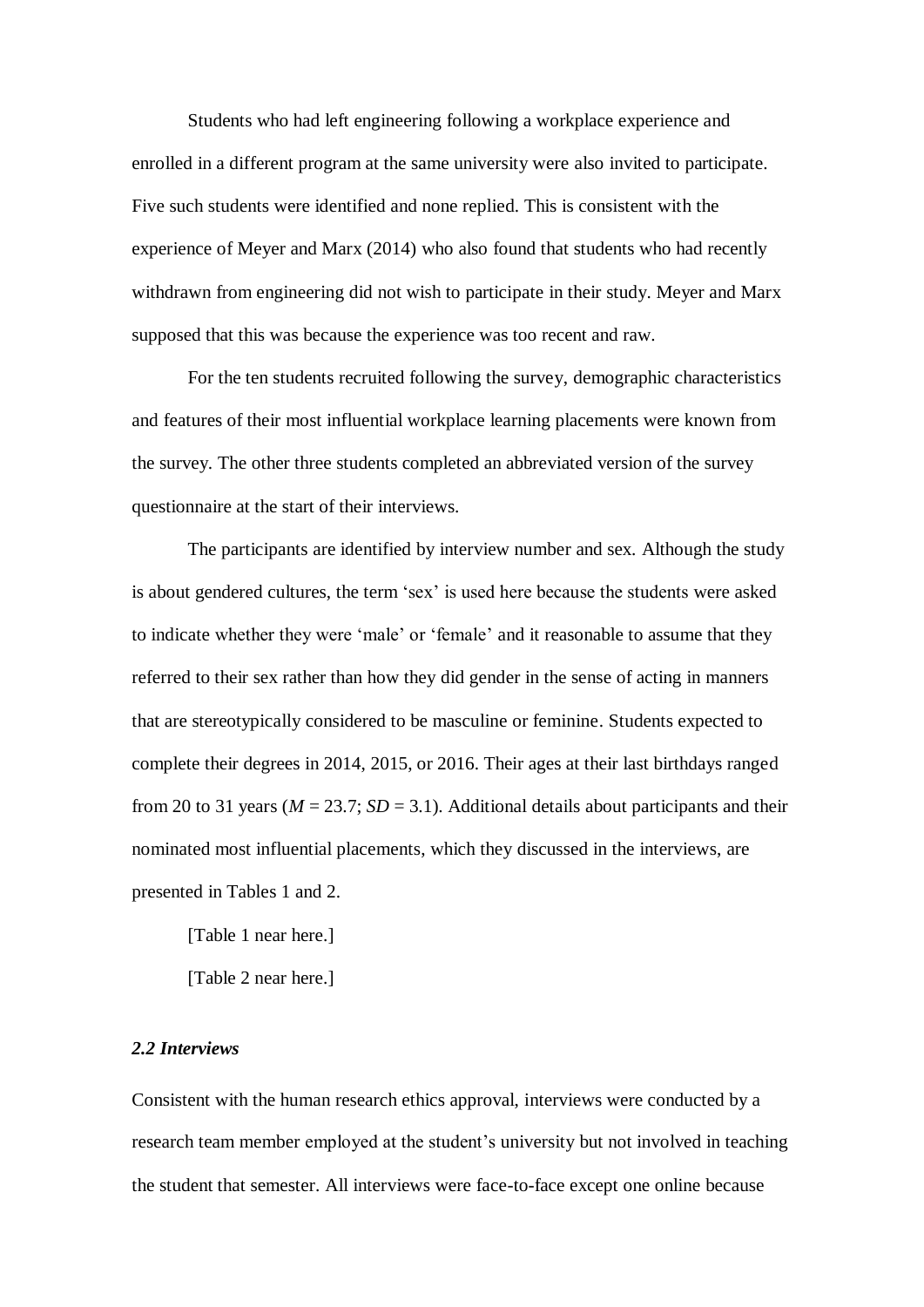the student was on international exchange. Interviews lasted 45 minutes and were recorded and transcribed. Students received \$20 vouchers to compensate for their time. The protocol was agreed by the research team and the transcripts of the first two interviews by the lead were shared with the interviewers at the other universities before their first interviews. At one of the universities there were two interviewers and both attended the first interview at this university.

Interview questions are listed below. Questions were adapted for those who had not participated in the initial survey.

(1) In the survey you referred to your most significant workplace learning placement. In this interview you will be asked about this placement but you are welcome to refer to examples from other engineering placements that you have had. The placement you referred to in the survey was an [internship, vacation work, part-time work…] after [2nd, 3rd year…]. Please describe the work you were doing.

[Questions 2 to 6 apply only if the student had indicated any relevant experiences in the survey responses.]

- (2) In the survey you noted that you had [been set up for humiliation, had your commitment to becoming an engineer questioned, had your recruitment to the organization questioned… refer to the survey response]. Please describe an example of the interaction when this occurred.
- (3) How did you feel at the time?
- (4) How did you respond at the time?
- (5) What was the consequence of this response?
- (6) How do you feel about the incident now?

[Questions 2 to 6 were repeated as time permitted.]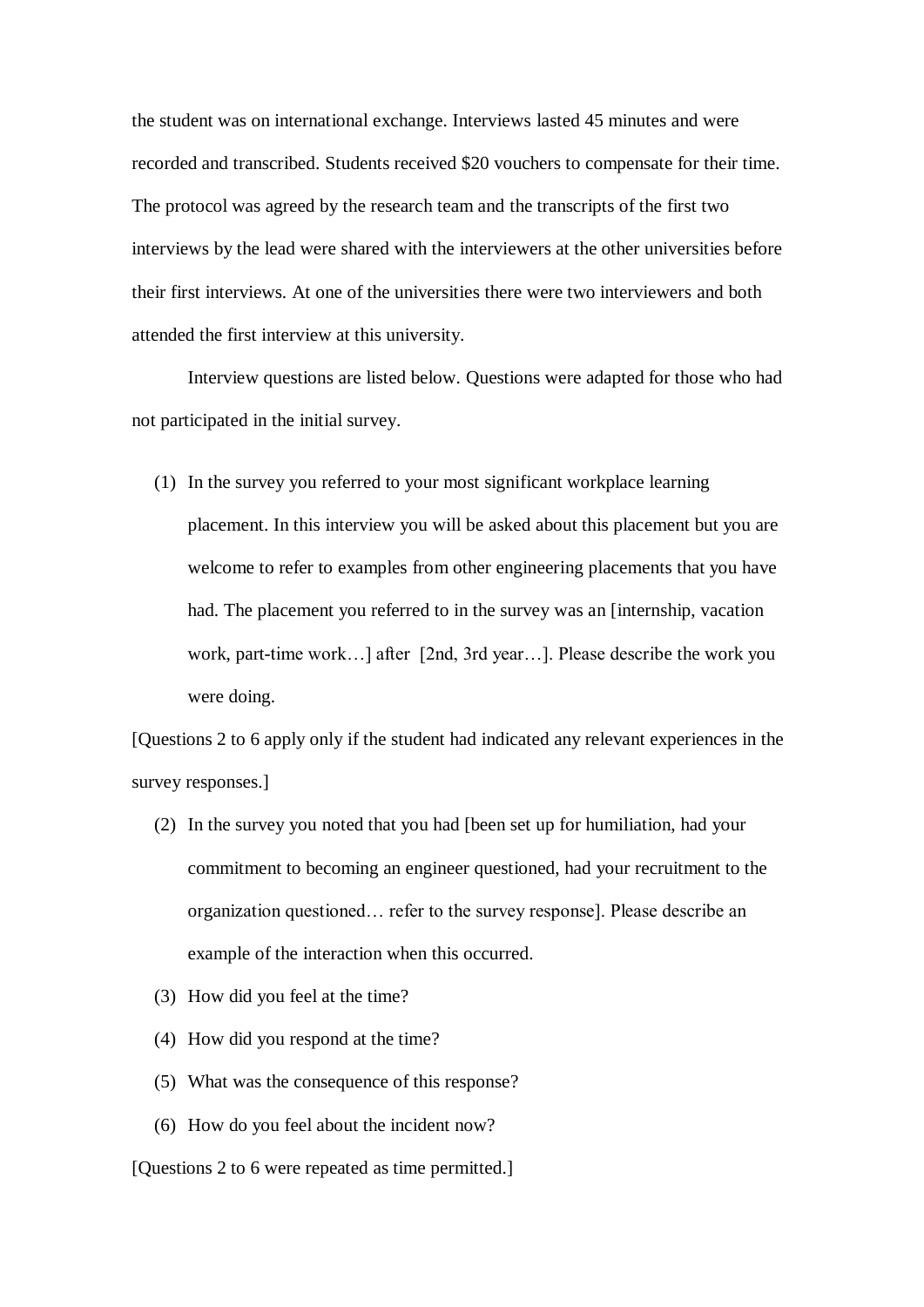- (7) Did the workplace learning experience influence you to find a particular engineering role appealing as a future role for you? If so what and why?
- (8) Did the workplace learning experience influence you to find a particular engineering role unappealing as a future role for you? If so what and why?
- (9) Did the workplace learning experience influence your confidence that you could become an engineer? If so how and why?
- (10) Did the workplace learning experience influence you to consider changing your enrolment?

Data collected included audio recordings and handwritten notes made by interviewers during the interviews.

# *2.3 Analysis*

Only data consistent with a gendered workplace culture and therefore within the scope were analysed for this study. Understanding features of gender inclusive workplaces is also important in order to improve inclusivity. However, these will be presented separately. All student reports consistent with marginalization of women or stereotypically feminine practices or traits, or privilege of stereotypically masculine practices or traits, were identified. These represented reports consistent with a gendered culture.

The reports consistent with a gendered workplace culture were analysed thematically and compared with previous studies. The first level of identification of themes was deductive. Interactions consistent with Hatmaker's (2013) four types of interaction that marginalize the professional status of female engineers were coded under Hatmaker's interactions. Hatmaker's (2013, p. 387) interactions are 'amplifying gender', 'imposing gendered expectations', 'tuning out' and 'doubting technical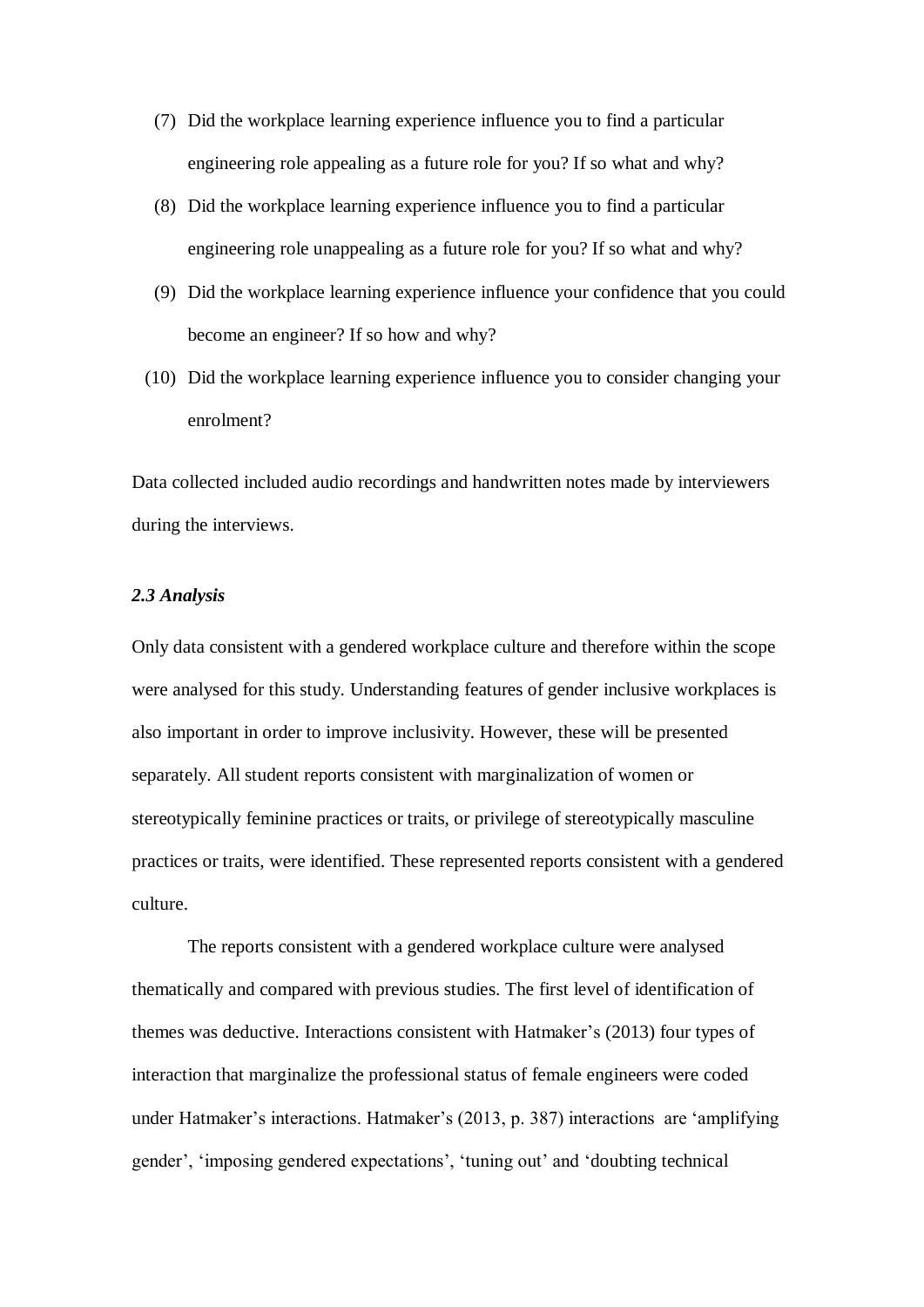abilities'. Only two were present. Their names were adapted to better fit the data, and other themes emerging from the data were created. Additionally the workplace features, other than interactions, that were consistent with gendered cultures, were analysed thematically using an inductive approach.

Students' responses to the interactions and other workplace features consistent with gendered cultures were also analysed at first deductively and then inductively. The deductive stage was based on themes that were adapted from the student and engineer responses to masculine cultures that were identified by Powell, Bagilhole & Dainty (2009) and Hatmaker (2013) and listed in the Introduction. Four of their seven themes were present in the data. Again, additional themes were generated inductively.

Themes identified in the data are presented in Table 3.

[Table 3 near here]

#### **3. Findings and Discussion**

Many of the students described experiences that were motivating and increased their confidence and they described working with friendly supportive people. However, only findings relevant to the research questions are presented below.

#### *3.1 Interactions consistent with gendered workplace cultures*

Experiences of interactions consistent with gendered workplaces included

- interactions that demeaned women or drew attention to their gender;
- requests based on gender;
- imposed gendered expectations; and
- marginalization of stereotypically feminine interests.

These are described below with examples from the participants.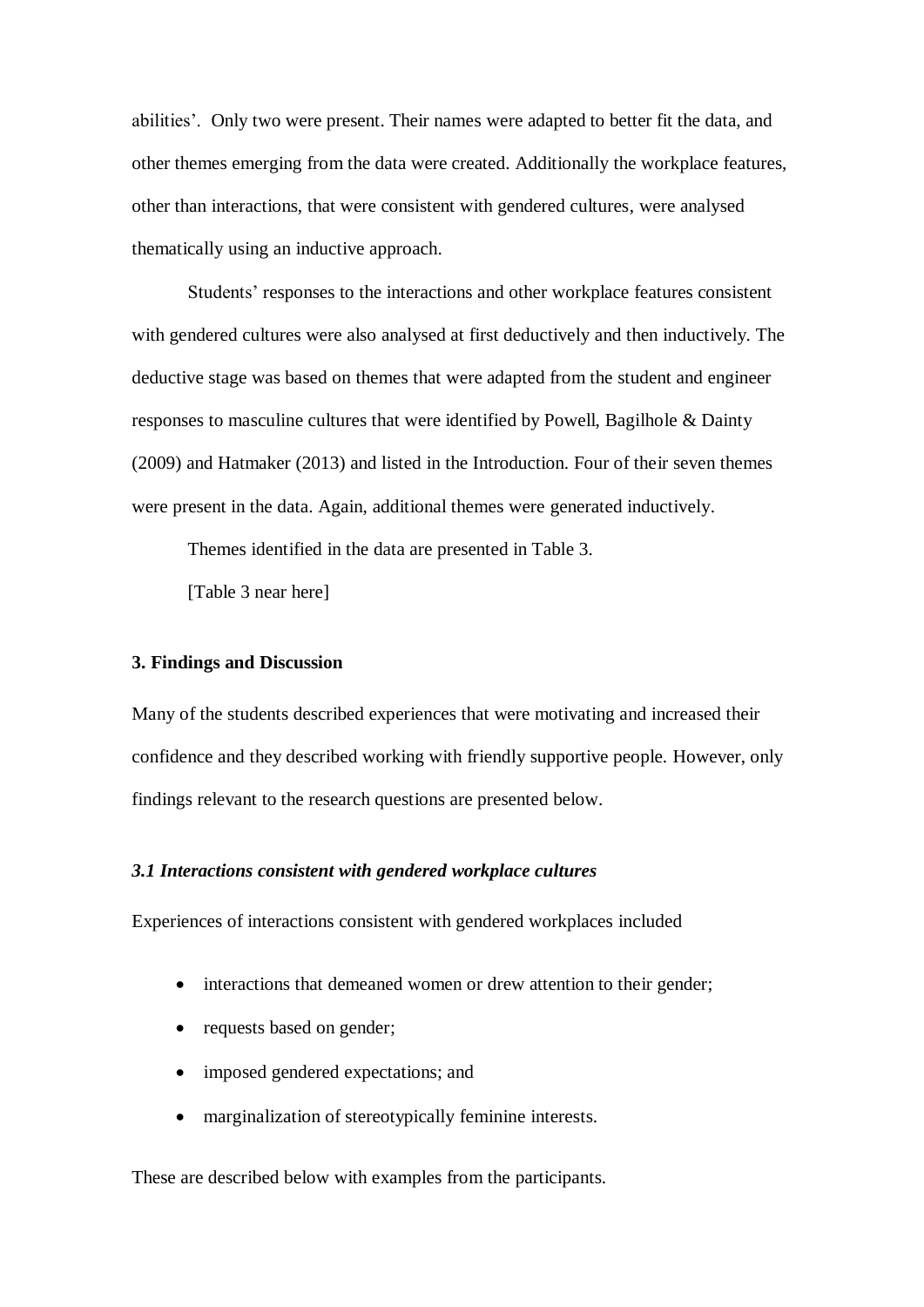#### *3.1.1 Interactions that demeaned women or drew attention to their gender*

Interactions that draw attention to gender were identified by Hatmaker (2013) as marginalizing the professional identities of female engineers. In this study, participants of both sexes expressed discomfort with comments that drew attention to gender or demeaned women. 8M was miffed by the attention drawn to female students due to their gender:

When I went offshore... I went out with another guy, but... there had been two or three girls that had gone out… And the most common conversation… was… 'Where's the girls?' Or they would mention that these girls came out before and that was the focus, was the gender of the people that had been out there beforehand…

No-one ever talked about the guys that went offshore or what they did. It was only that there was females offshore that went as vacation students. (8M)

Additionally 8M noted discussions demeaning women: 'Some team members… spent quite a bit of time talking about prostitutes that they were interacting with in Singapore'

5F noted incidents with contractors on site who drew attention to her gender: 'I do have to say that especially working with the contractors, when I did first walk into the room they were like "No swearing there's a lady here."' This resembled a comment that Male & MacNish (2015) described in which men had complained to female students on a rig that they could not tell jokes now that the female students had joined them. While framed as if caring for the women, this practice has many other possible explanations that marginalize women. The comments could reinforce gendered norms and isolate the women consistent with experiences of female students' studied by Seron et al. (2016), and position the women as threats to men's previously assumed rights in the workplace and to their ability to be masculine as explained by Faulkner (2009b).

13F did not like 'the swearing thing'.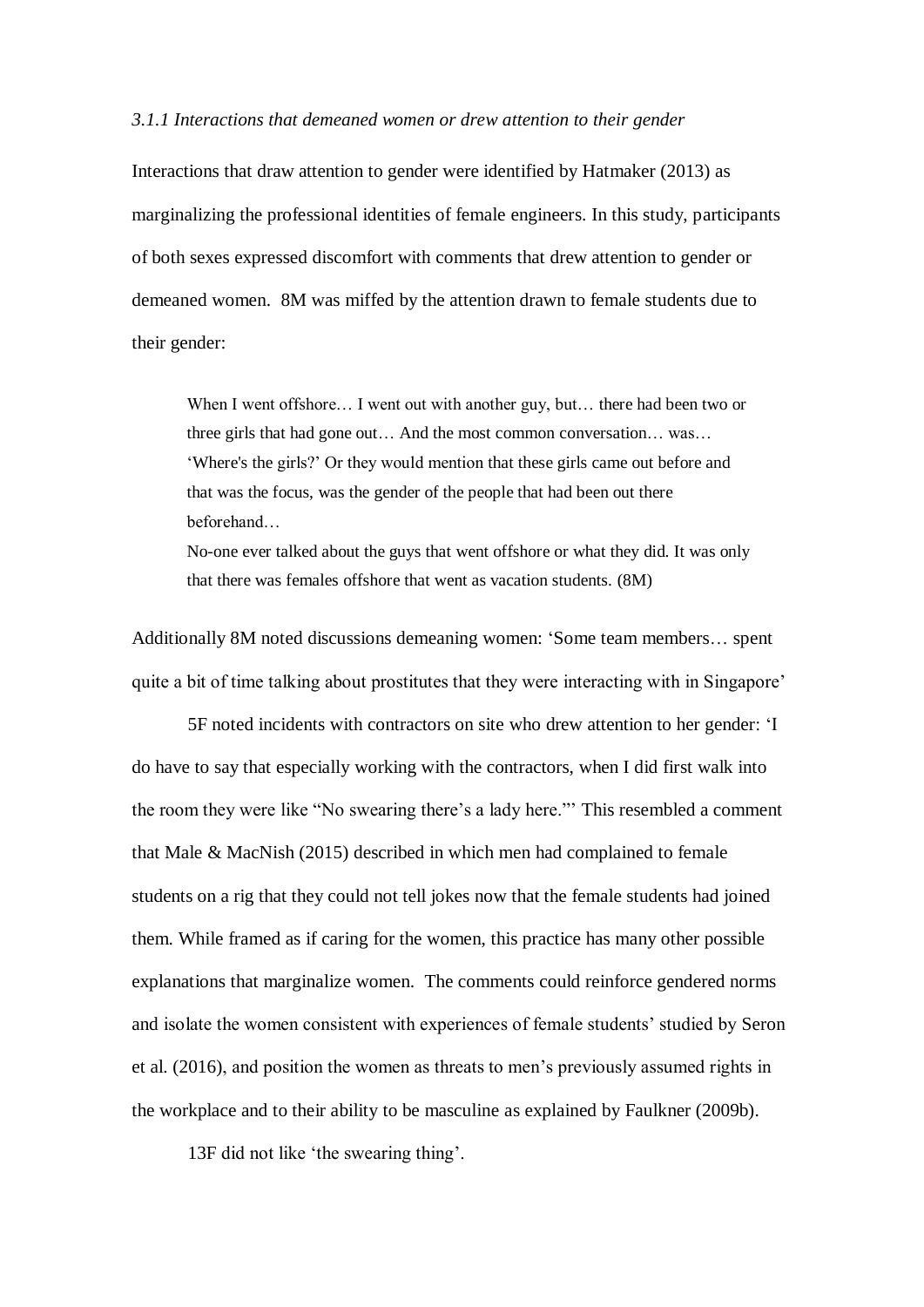When someone swears they'll always- even if they're around the corner they'll come around and go 'sorry for the swearing'. It's always the swearing thing. I just don't like that I'm singled out and then other people think that I've had a problem with it because they've apologised to me. (13F)

Female engineering students are familiar with comments about low numbers of women. This arises from the reality that engineering faculties and even more so the workplaces have very few women. 4F and 6F described examples. 4F's description follows.

When I first got there of course, there was, 'Oh, you're a female engineer. You don't see many of them', and 'When I went to uni there was this many, and how many..?' ... And then there was... something along the same lines of, 'There were no girls when I was doing it.' (4F)

Ill-fitting safety wear is another way attention was drawn to gender for students in this study. In addition to being unsafe, this led to women becoming subjects of mirth. 12F identified examples.

One time… I had to wear a tighter [high visibility] vest than I usually had to, and so it kind of put out my shape a bit more, and while we were out there I was, he called me 'Mumma Jugs'…

I was provided safety gear but… I was given these black [steel-capped boots], because they were just trying to get rid of them, and they were two sizes too big, because they didn't want to order any new stuff in. And they would order new stuff in for other people all the time, but no not for me. (12F)

# *3.1.2 Requests based on gender*

Requests based on gender are demeaning but also limit students' opportunities to gain the experience they need for career progression. 2F undertook stereotypical feminine work during her placement. No work had been allocated to her and she was asked to find her own.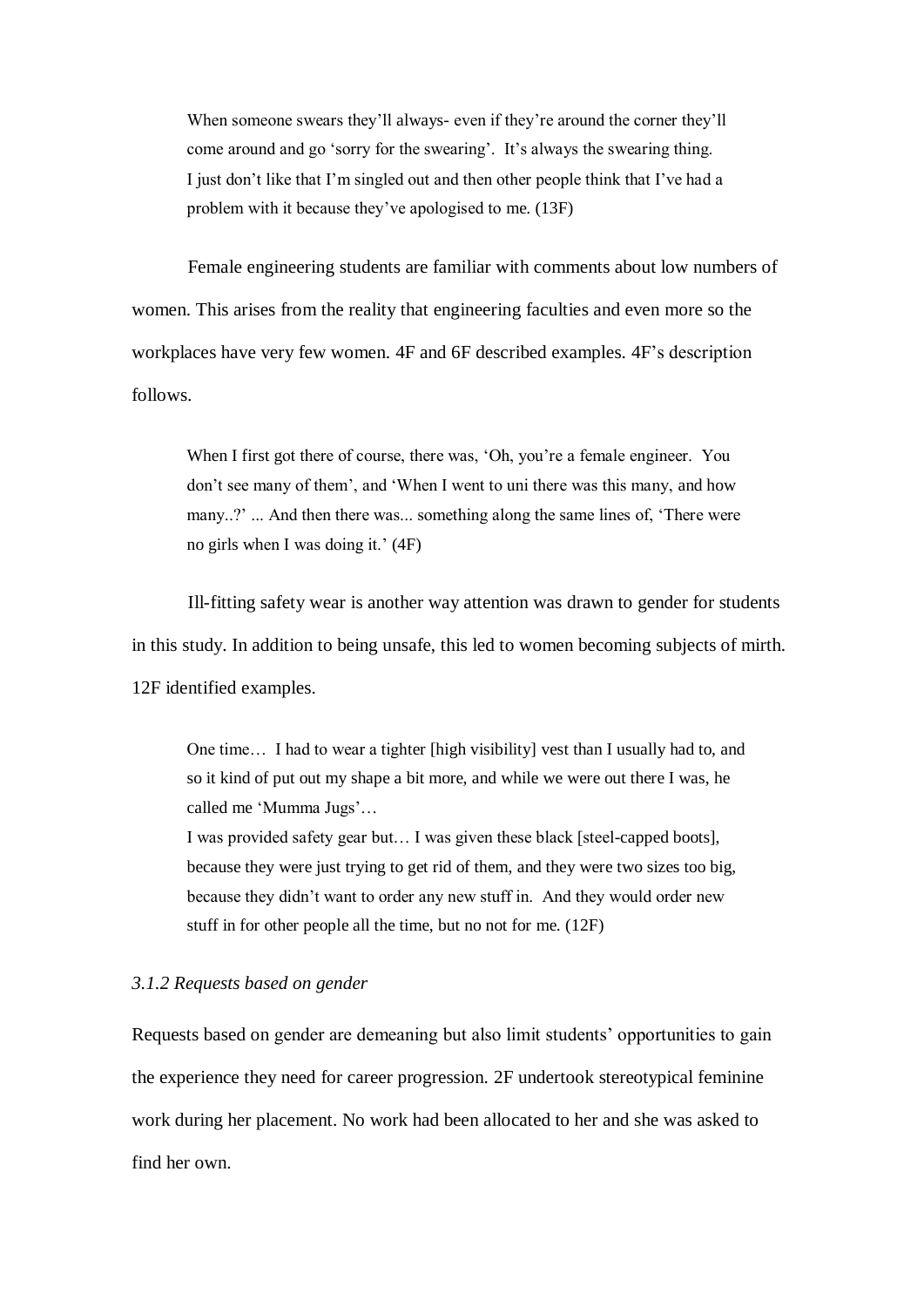I ended up talking to a guy... He said 'Can you type out this stuff for me?' I was essentially a secretary for the whole time. Another time I was putting labels on file dividers…

I ended up mostly working with not the receptionist but the personal assistants of the engineers instead of the engineers. (2F)

2F's experience is consistent with the students in the study by Seron et al. (2016) being given supporting roles and limited opportunities.

# *3.1.3 Imposing gendered expectations*

Hatmaker (p387) identified 'imposing gendered expectations' as a type of interaction that marginalized the professional status of female engineers.

5F, an environmental engineering student working at an oil refinery, reported that operators on site refused to call her an engineer: 'Some of them called me 'environmental scientist' and not an environmental engineer but that's a joke.' It is likely this expression was due to gendered expectations, because women are more common among scientists than engineers [\(Australian Government Office of the](#page-33-0) Chief [Scientist 2016\)](#page-33-0). Choosing not to acknowledge someone's qualification or profession correctly is likely to diminish their professional status.

12F reported a supervisor imposing gendered expectations:

One of my supervisors… believed women should not be engineers… He was one of the people directly responsible for me…

I ended up having to get other people to take me out on site and explain me things. But… site meetings as well, overall I'd be expected to attend, my supervisor told me 'Don't come. You're not needed here'… I eventually didn't listen to him and went to all of them like I was expected, because people would ask me 'How come you weren't there?' …

There was a male undergraduate, and he did very well, He got taken out on site all the time and he was treated much differently to how I was treated…

[The supervisor] said that I would be much better off being an administration lady instead of being an engineer. (12F)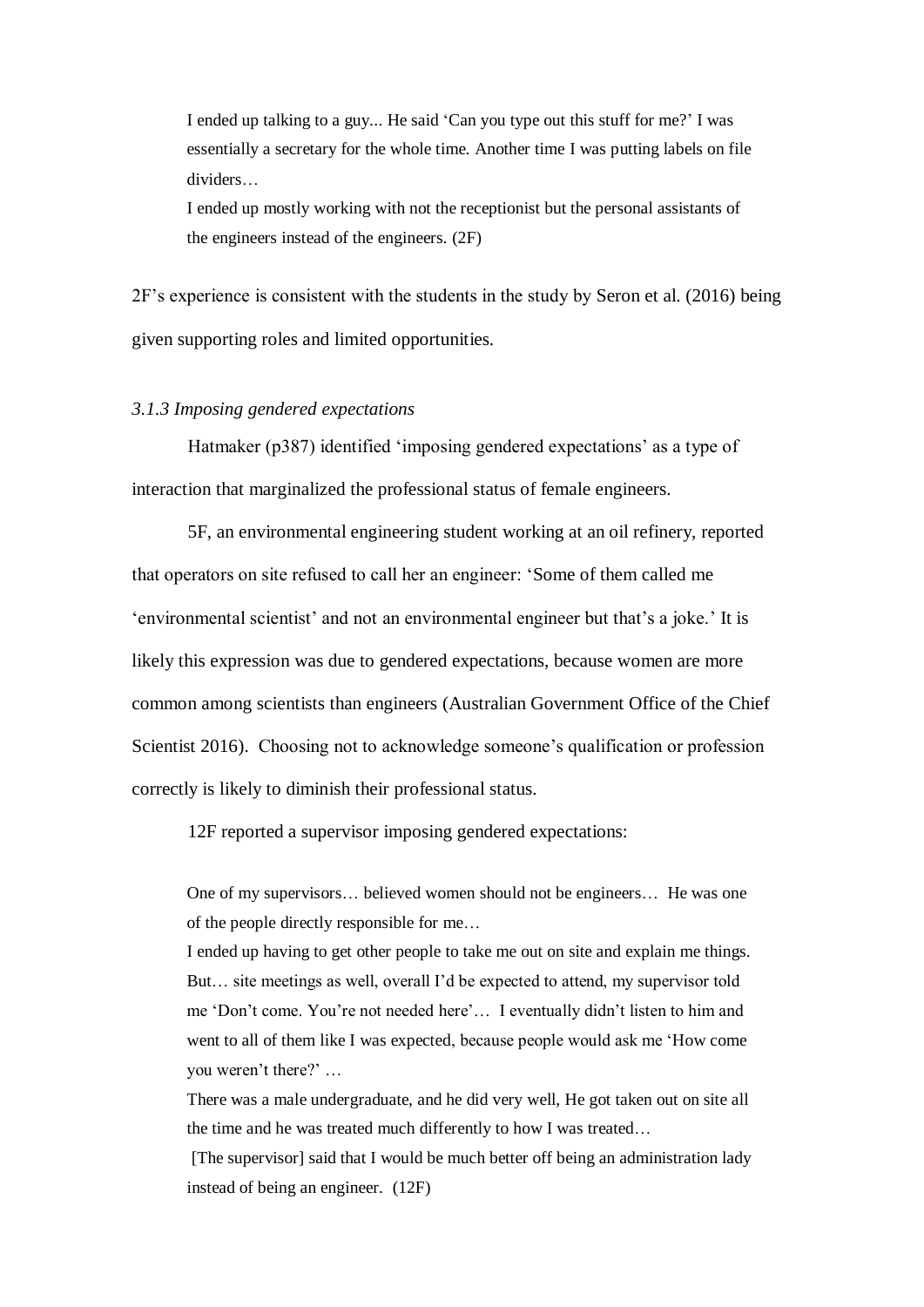13F was given accounting work on spreadsheets:

[My boss] made me do everything spread sheet related and I got really upset about it because when one of the guys would say 'come on site with me' they would ask my boss and he would say 'no she's busy in the office'; and to me, my priority is my work and not doing spread sheets in the office. (13F)

11F was inspired by her placement. She chose a workplace where she would gain practical experience. She described most men in the workplace being helpful and supportive. However, it was difficult at first:

In general it was very difficult because at first being the first female who was working in that environment and… all the men were very chivalrous… I'd go to pick up something heavy and they'd be I'll get that for you or I'd go to use the grinder or use a power tool and they'd say I'll do that for you and always really keen to do it for me because I was a girl so I wouldn't be able to – not that I wouldn't be able to do it by myself but they were very keen to help me. (11F)

#### *3.1.4 Marginalization of stereotypically feminine interests*

Below 8M, a male student, describes the criticism he received for taking flexible hours to accommodate his voluntary humanitarian engineering work and reconciliation work. He notices the contrast between lack of tolerance for these voluntary activities and the admiration from his colleagues for a student who took flexible hours to accommodate sport.

Because I…do volunteer experience and things like that there was a couple of times where I called into teleconferences… that ended up being during work hours or just after work hours… and I'd make up the hours, more than enough… but then that was perceived that my priorities were still in the wrong place…

It got a bit disappointing, because one time a student … took a whole day off and maybe even a couple of days to go and do the sporting competition and people talk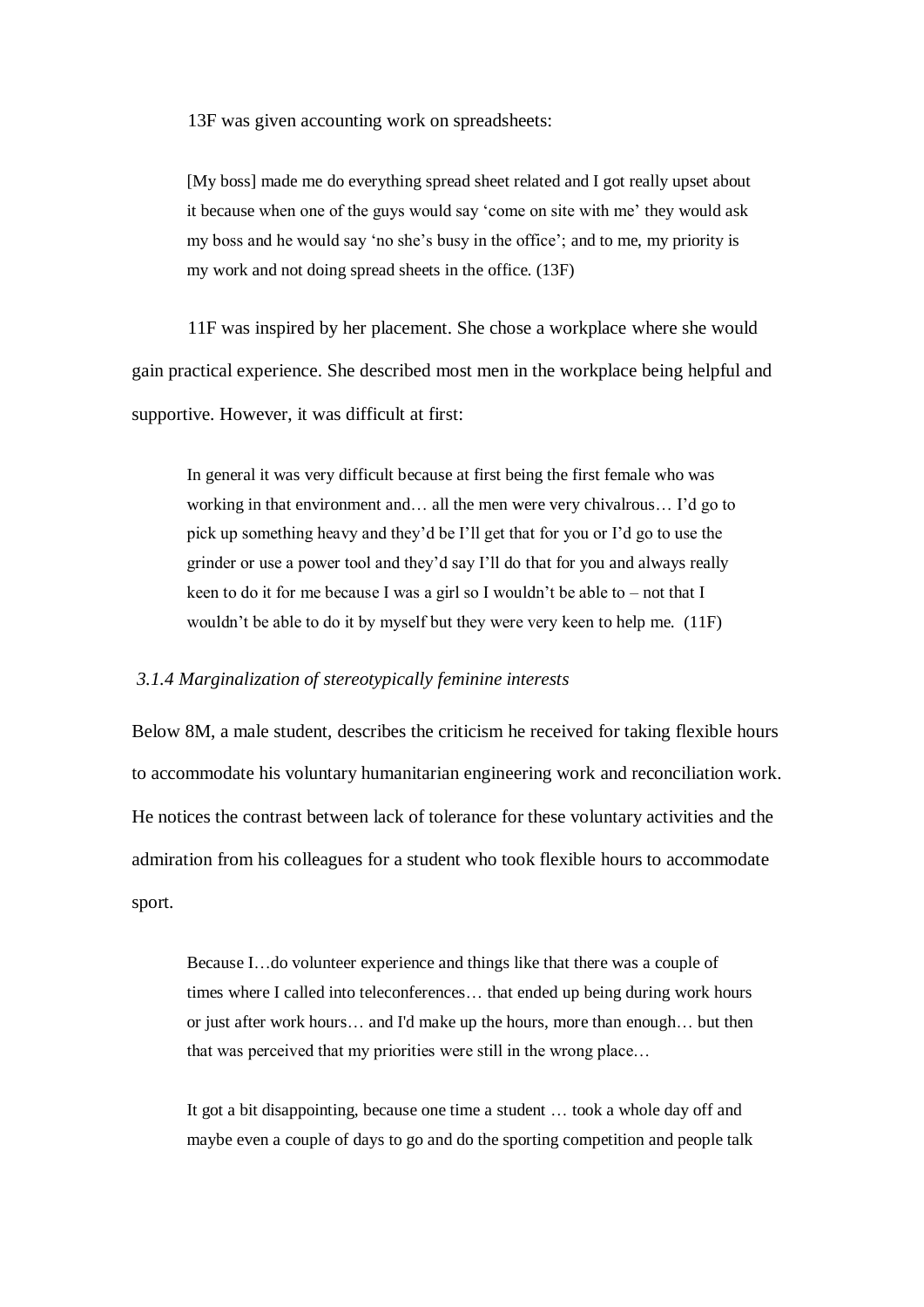about how great that is that he… does a sporting competition at national level. (8M)

8M did not consider that the above contrast in the workplace tolerance of volunteering and sport could be related to gender. However, elite sport is a stereotypically masculine activity and 8M's voluntary work had caring, feminine connotations. A likely explanation for 8M's experience is that in the gendered workplace culture engineers prioritised the stereotypically masculine activity of elite sport over the stereotypically feminine activity of voluntary work.

With the above explanation, this example is consistent with a gendered culture affecting a male student who had stereotypically non-traditional interests. Faulkner (2009b) warned of the necessity to break down the dual gender norms in engineering. 8M's actions sat outside the dual norms.

Connell (2013) describes multiple masculinities, that is practices and traits associated with men. Within his theoretical framework the multiple masculinities have relative status. Elite sport is an example of a 'hegemony', that is, the most honoured and desired masculinity (p 10-11). Although another hegemony might be present in an engineering workplace, men demonstrating practices and traits that are consistent with masculinities that are not hegemonic will be systematically marginalized.

# *3.2 Students' responses to gendered cultures*

Students' responses to their experiences of the culture included:

- blocking;
- leaving the workplace;
- tolerating and adapting;
- justifying interactions they experienced;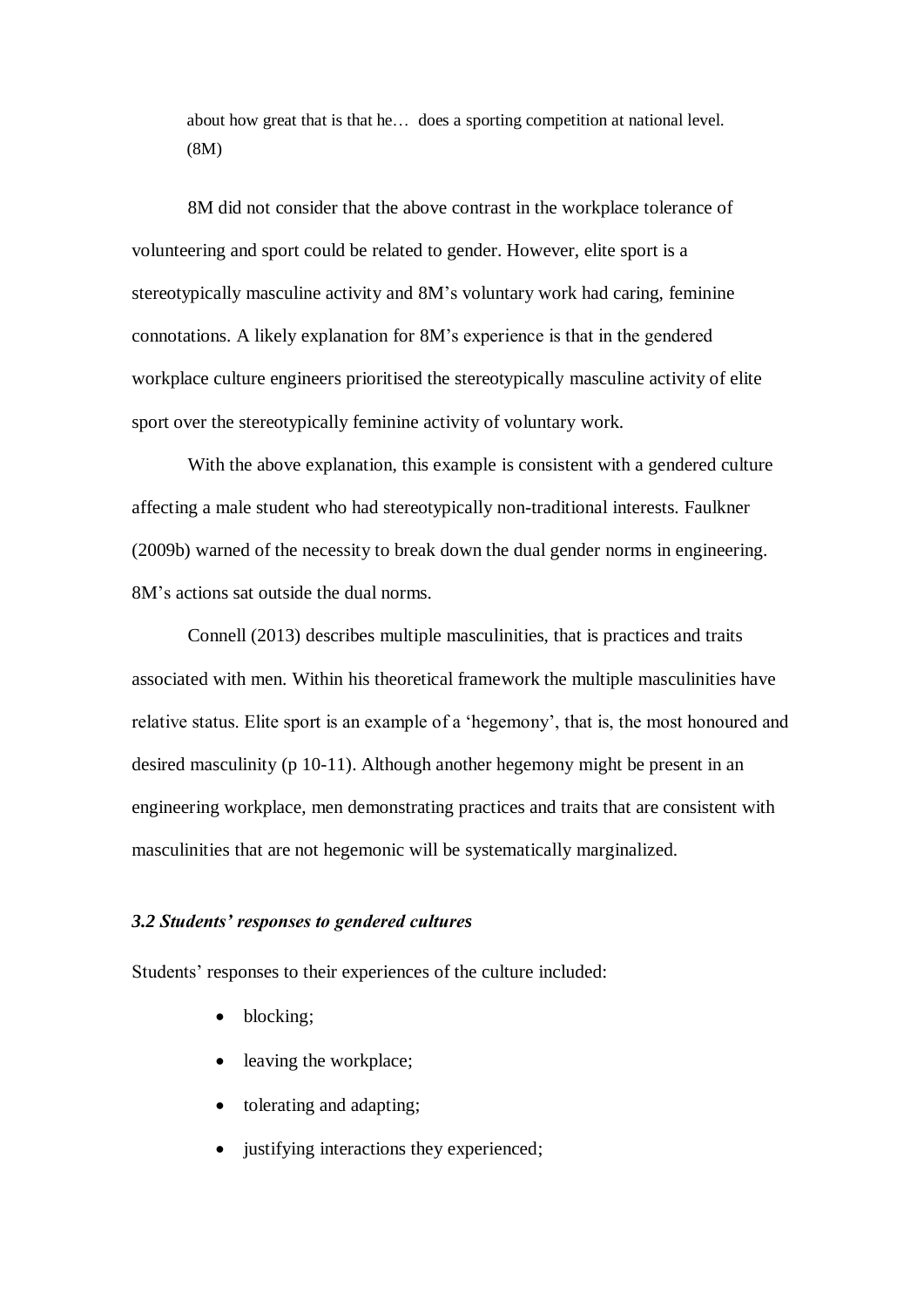- denying the gendered culture; and
- reporting.

# *3.2.1 Blocking*

Hatmaker identified 'blocking' and 'rationalisation' as responses by professional female engineers to interactions that marginalized their professional identity:

When the engineers experienced encounters that imposed gendered expectations or amplified their gender identity, they responded in two ways: by blocking an interaction to bring their professional identity back to the foreground of the interaction and through rationalisation of the situation [\(Hatmaker 2013, 389\)](#page-33-2).

4F and 6F described their visibility as women due to the low numbers of women in engineering. 6F reacted by blocking. Her response, below, reveals acute awareness of the well-recognised paradox of visibility as a women and invisibility as an engineer [\(Faulkner 2009b\)](#page-33-13).

The boss was so used to saying, 'Come on guys, let's do this' and then he'd be like, 'Oh, and girls'. I wouldn't have worried if he didn't bother making that adjustment. Actually, that comment comes out at uni sometimes too. We'll just be talking and someone is like, 'Oh but you're a girl' and I'll say, 'No, no I'm not a girl. I'm an engineer.' (6F)

11F effectively blocked imposed gendered expectations when men stepped in to relieve her of physical tasks:

I had to kind of step away and say 'I can do it'. I had to be very firm and say 'I can do it. I'll ask for help when I need help' and that was a couple of months in the making…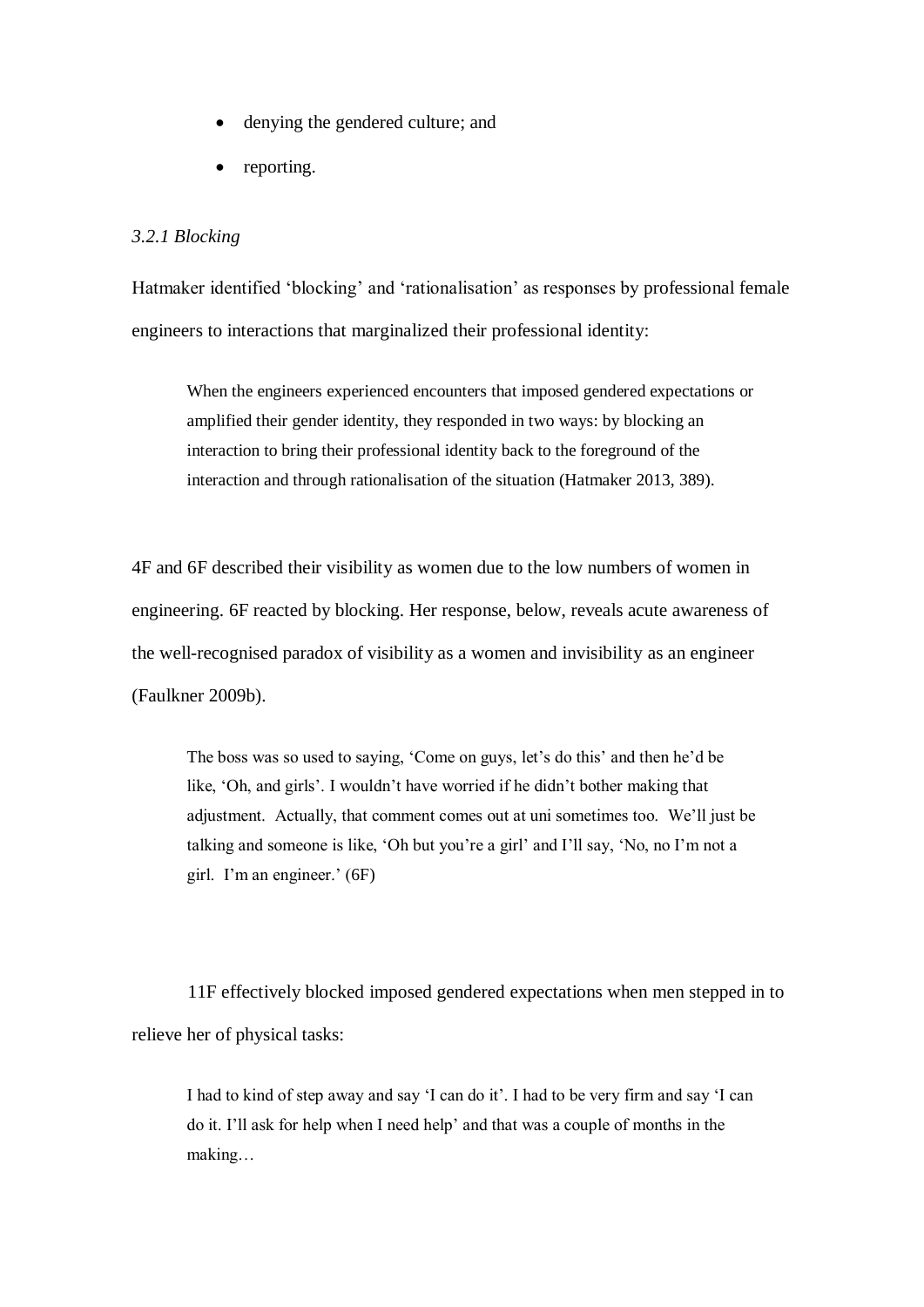Then I was considered one of the boys, when I left. I'd go for Friday afternoon drinks with the boys. I'd eat lunch with the guys. I wasn't one of the girls. There was only one girl but I was one of the boys. (11F)

# *3.2.2 Leaving*

In response to being given secretarial work, 2F left her placement after only six of the planned twelve weeks. She did not raise the issue of gender when discussing the experience in her interview.

I was just really bored and because I was earning less than my current job, which is in retail, I just ended up quitting and going back to my job in retail. I'd earn two thirds more. (2F)

# *3.2.3 Tolerating and adapting*

4F responded differently from 6F to their visibility as women: 'I was fine with it. It's something I'm used to by now, I do tend to get that a bit, "What do you do?" "Engineering" "Really?" '(4F)'.

Students described tolerating workplace cultures and taking responsibility for adapting to fit in. 2F reported her site experience on a refinery as positive overall:

At the start I felt a bit uncomfortable… but then after a while I got used to it and I… felt comfortable speaking to them... They were lovely people… By the end of it I felt like I was family, felt comfortable and they really helped me to fit in… even though there were some things that they said that I felt… you can't really say that in a workplace. If you go to a mine site or something there's probably men that say the same thing. (2F)

Above, 2F was initially uncomfortable with the rough language on site but tolerated it and enjoyed her experience. She described having learned a skill she understood to be required for engineering practice, namely to adapt to cultures and expect rough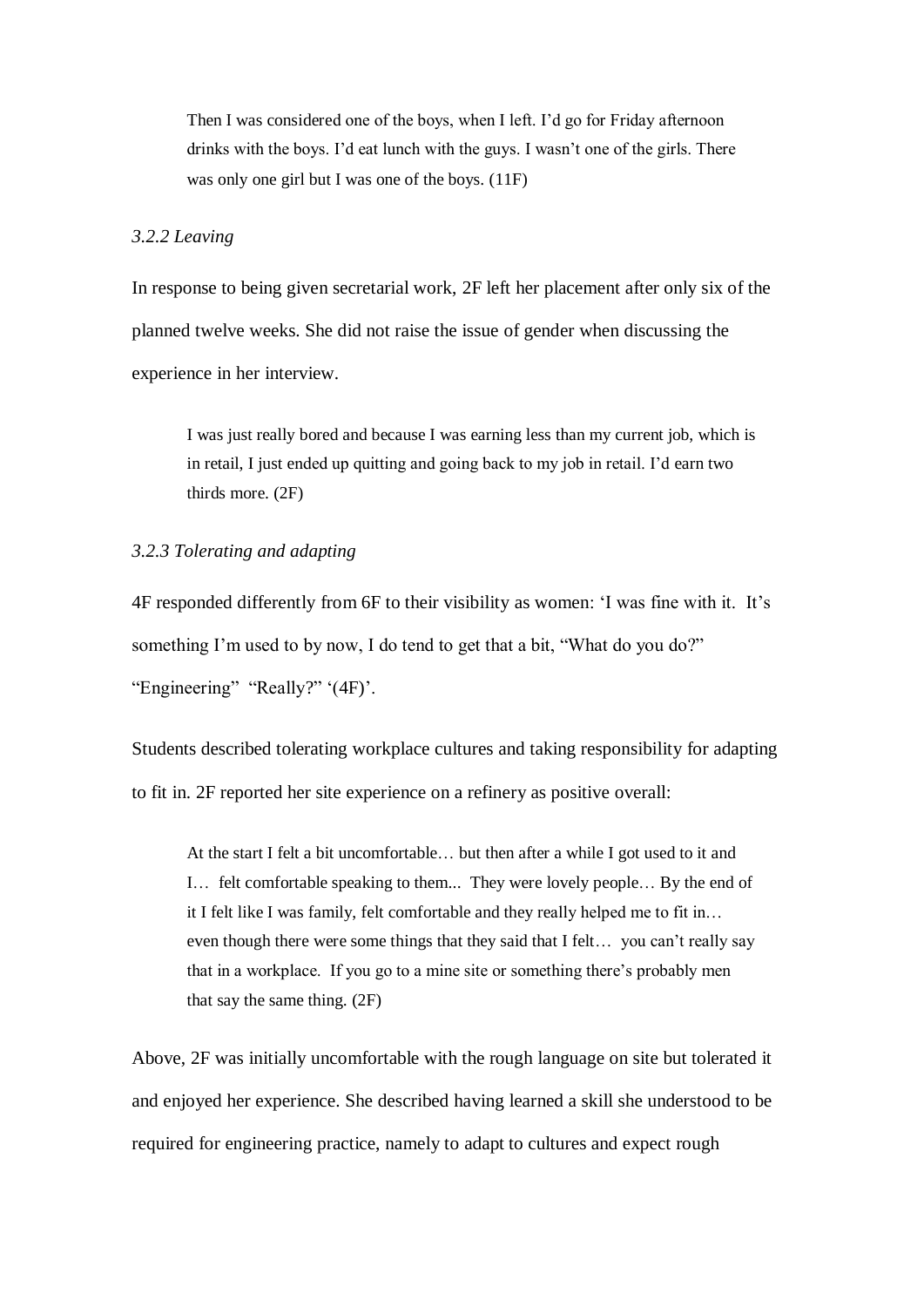language on engineering sites. Additionally, 2F tolerated discussions of no interest to her:

When... they were talking about footy and because I am not a football watcher... if they're on that topic, I do feel a little bit - I guess I should start watching football. (2F)

In the bar with members of the drilling engineering team after work, 8M was not comfortable with conversation about prostitutes:

It's not something that I'm comfortable with, but as a vacation student, you don't really have much power at all and when you are in situations that you don't agree with, there's the three options, you can either try to change the culture, you can put up with it or you can leave. And it wasn't really an option to leave, because that would have big consequences and I have to pay the rent and all that sort of stuff. And I felt like if I wanted to change that, that not only wouldn't be a successful outcome, but it would mean that you are absolutely never going to be perceived as a potential fit with that group. (8M)

Above, despite finding the gendered culture uncomfortable, 8M described tolerating it for financial reasons and because he assumed that tolerating the culture was necessary in order to fit in.

# *3.2.4 Justifying*

Discussing the experience of having his voluntary work criticised while another student's sport was praised, 8M, explained,

I can understand where they're coming from, because a lot of organizations don't necessarily acknowledge the diversity and then adapt to it… I can see why for them it's easier to just have expectations for students and expect people to align to that, instead of trying to adapt to each individual person. And particularly it was a very diverse team that I was a part of, where my supervisor wasn't from Australia, so… there might be an aspect where he doesn't acknowledge the importance of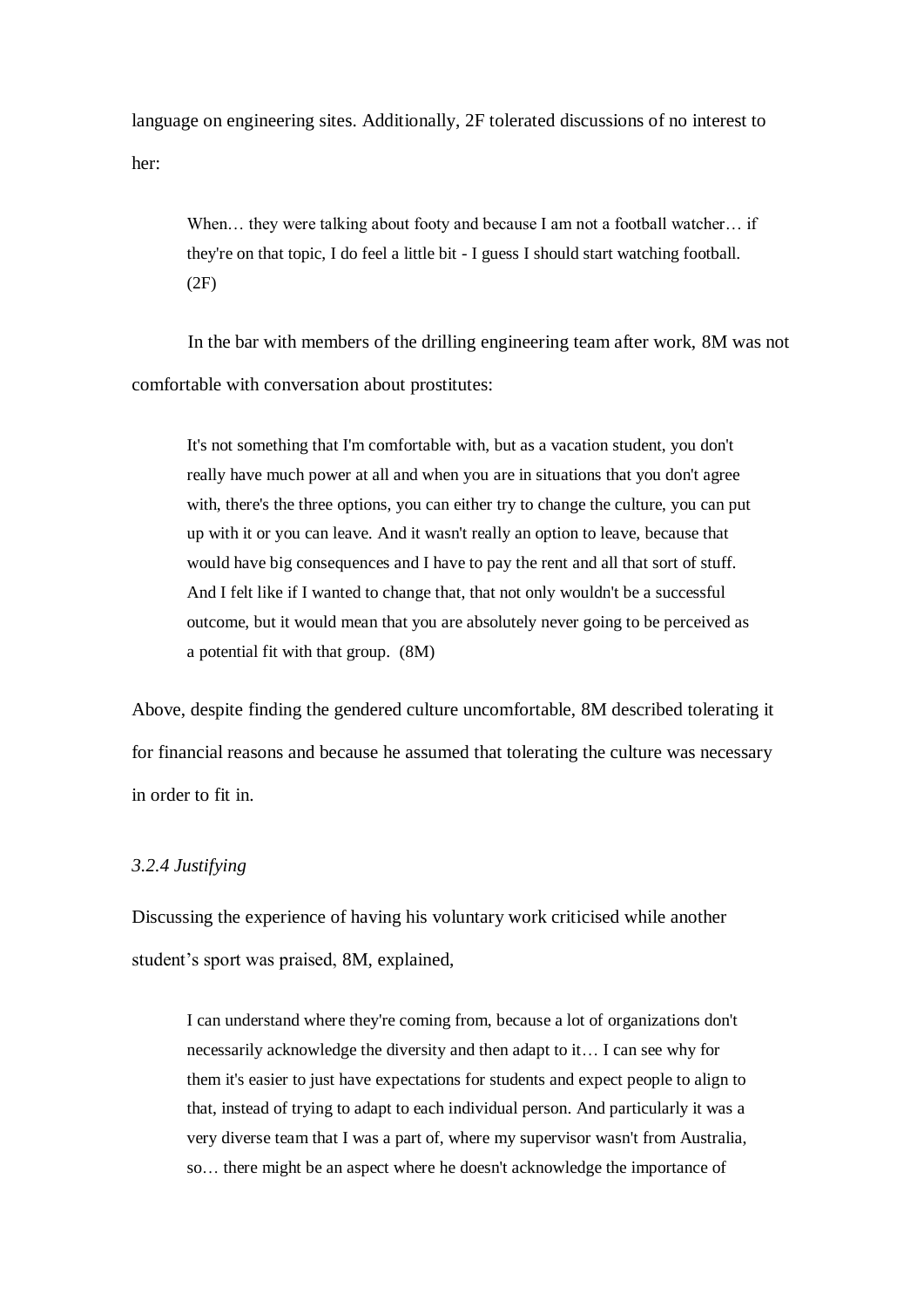engaging in reconciliation programs and things like that. So, he might not see it as an important task that I'm doing anyway. (8M)

5F had been called a scientist rather than an engineer. Yet, she rationalised and accepted this, reporting, 'For me, I'd prefer to be an environmental engineer but it was okay. That was just his character and I could deal with him perfectly fine.'

The above justification of gendered culture is consistent with female engineers' justification of workplace interactions that marginalized their professional status in Hatmaker's [\(2013\)](#page-33-2) study. Hatmaker explained that this rationalisation allowed the women to 'cope and move on' (p390). The experiences reported by 8M are consistent with the professional status of a male student being marginalized by a masculine culture, and the male student's response is consistent with that of many female students.

# *3.2.5 Denying a gendered culture*

Importantly, consistent with female students studied by Seron (2016) and Powell, Bagilhole and Dainty [\(2009\)](#page-34-8), some students did not recognise cultures as gendered or potentially harmful to their futures, even when we did. 2F had been given secretarial work and yet, when asked at the end of her interview whether gender had been an issue, she responded:

I don't think so because you hear all the time that women get paid less and things like that but I've never ever found that, … I've never felt like I was excluded because of it or they're going, 'Oh, she's a woman, she can't do that.' (2F)

Similarly, 9F indicated she had an overall positive experience. She was the only female of four interns. The male interns all went to site a few days before her 'to give her more time to settle in'. This did not bother her. Additionally, her safety clothes did not fit: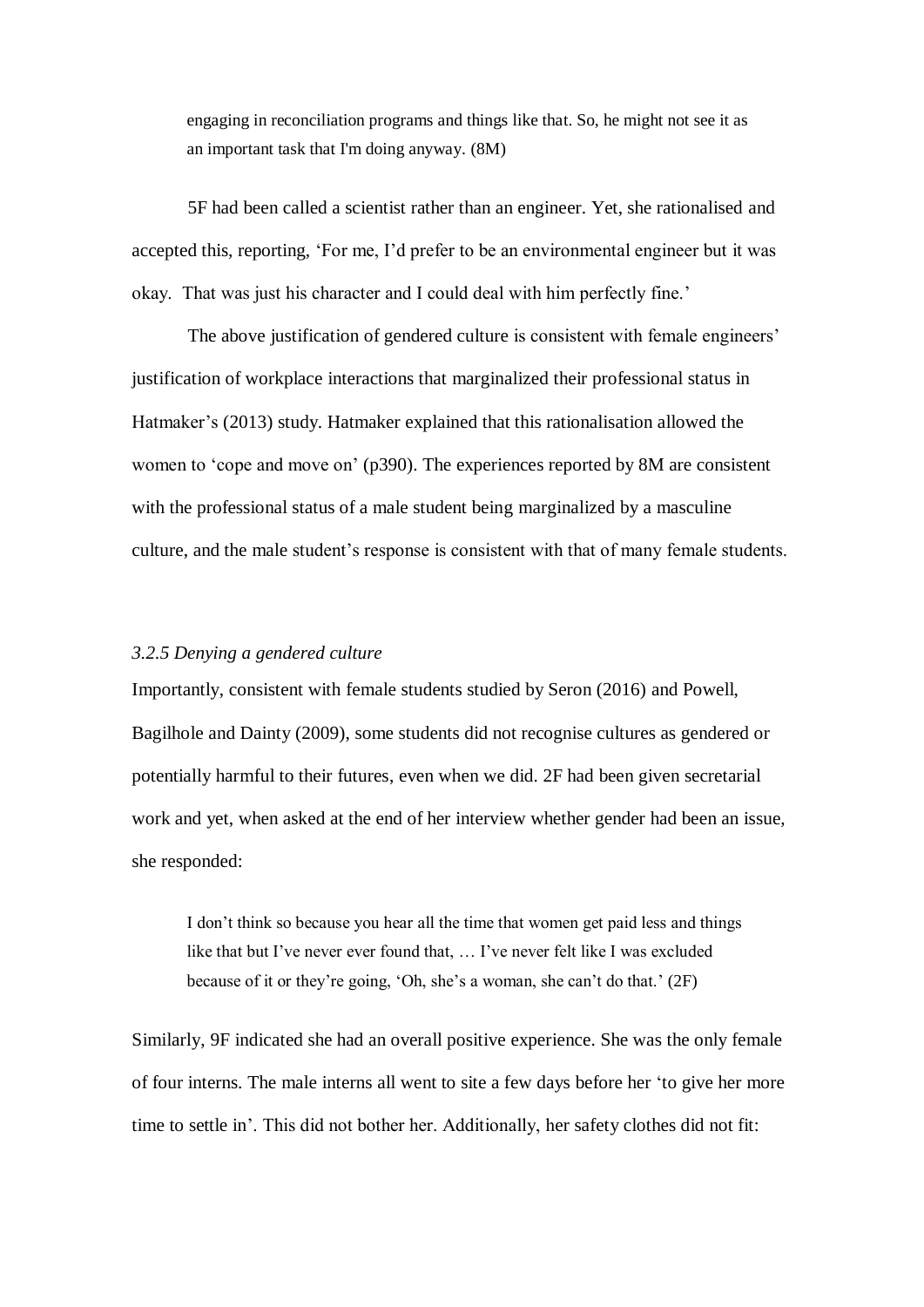They never had my size. They didn't because I'm particularly short and small. It was very, very large. …hi-vis vest. I was wearing a large one... That was actually very funny that people around office actually see me wearing that… I mean even myself found it funny. It wasn't because of gender, but because I'm small I think. (9F)

We cannot know whether the students did not recognize gendered culture or chose to deny it. Indeed, there can be inconsistencies between people's attitudes and actions. Powell, Dainty, and Bagilhole (2012) interviewed female engineering and technology students at a university in the UK and revealed disparity between the gender norms and beliefs about equity of access to their chosen profession implied in their interview responses. However, denial of the gendered culture is consistent with other studies [\(Faulkner 2009b\)](#page-33-13). Jolly (1996) noted that the most common strategy for first year female engineering students at an Australian university was to outwardly condone the masculine culture. It is dangerous to rock the boat if you would like to remain welcome on board.

# *3.2.6 Reporting*

Reporting incidents is one of the few responses that can generate change that helps others in the future. 13F reported a lack of female toilets and was pleased that female toilets were then quickly created.

The outcome of reporting was not always satisfactory. 13F reported being 'slapped on the arse twice' to her supervisor but she was not sure what the outcome was, and she reported to the human resources department an incident in which she was shouted at in front of clients. A bystander reported an incident that was experienced by 12F. However 12 F was not satisfied with the outcome.

There was another person - he was one of the tradesmen - he had reason to come into the site office occasionally…. I was bending over the printer to get the paper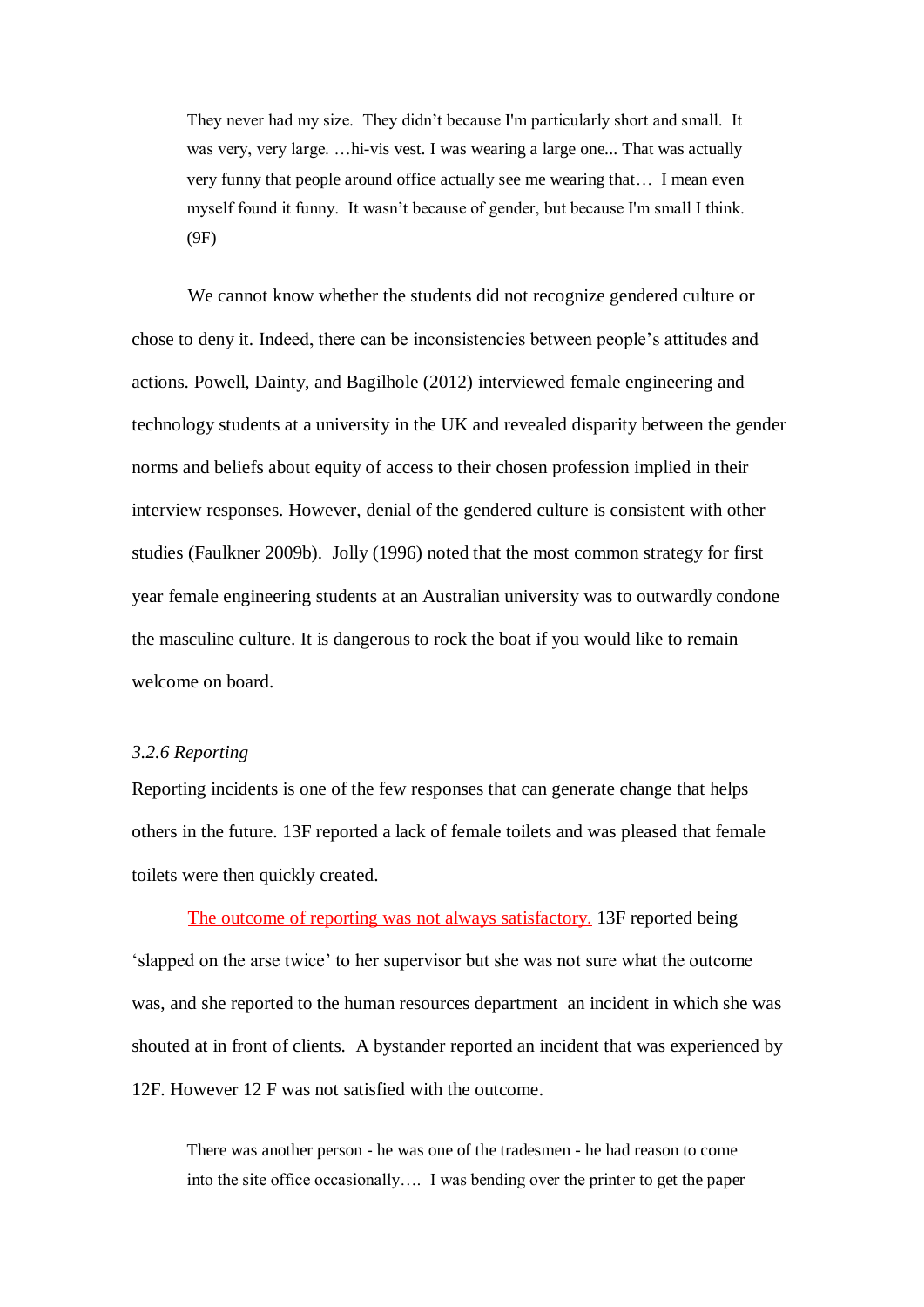in, and he said 'oh wouldn't you like to rape her'… He was spoken to and that was all, he was just spoken to about it and was still around the office. But I was told about that later, I didn't know at the time. (12F)

# *3.3 Other workplace features consistent with gendered workplace cultures*

Here we report features, other than specific interactions, that could be described as consistent with a gendered workplace culture.

## *3.3.1 Perceived poor fit between work and life*

Accommodating family responsibilities was important to male and female students as was found by Male and MacNish (2015). 2F explained,

I can't work full time at the moment because I do also care for my [family member] …. There's no flexibility in engineering until you get quite high up obviously… If I had kids I couldn't work… We can't have kids if we're both working so one of us would have to give up a job and it would be the person who earns the least so probably be me. He's been working six years already in engineering…

I don't see why it's so important to be at work when most of the stuff's on the computer I can do as much at home as I can in the workplace… I don't see why it's so hard to get people working from home or part time. (2F)

By the time of the interview, 2F had graduated but was not working as an engineer and could not see a future for herself working as an engineer because she saw only full-time engineering positions, which did not accommodate her current or planned caring responsibilities. The search for a placement confirmed for her that engineering positions were exclusively full-time.

3M explained that he would rather work in maintenance than construction because he expected the fly-in-fly-out roster would be better.

I think it's more to do with the lifestyle… The maintenance guys… were doing maybe two and ones [i.e. two weeks on and one week off rosters], one and ones,...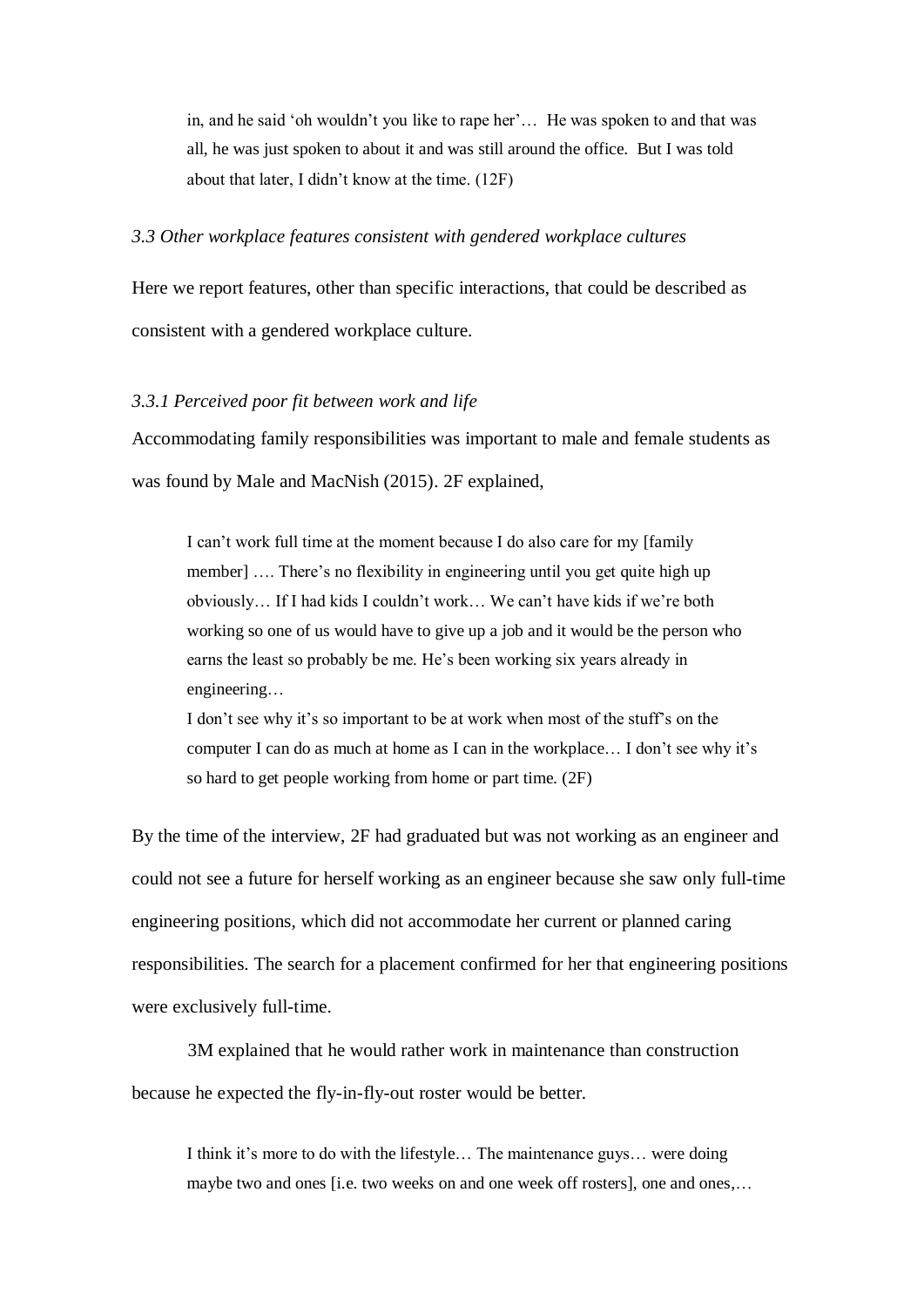where all the construction guys, the engineers, they were doing three and ones, and the labourers were up there even doing four in ones, so a combination of that and talking to guys on site, you know, a lot of them were from the [other] coast [of Australia]. They'd spend a day travelling each way and work for three weeks. They were getting… maybe five days a month to see their families - you know - actually have a life... I would rather earn less and have a life. (3M)

#### *3.3.2 Rough culture on site*

Rough cultures on sites were implied to be inevitable by female and male students in this study, including 7M, 5F, 8M, and 2F. The cultures on the sites experienced by these students are likely to have been gendered. Indeed Ely and Meyerson (2008) labelled the culture on an oil rig as masculine and improved efficiency and safety by changing the gendered culture. 7M commented of working with tradespeople, 'their language might be a bit foul sometimes but that's really typical of the tradie environment though. Really typical' (7M).

Below, 5F reported much swearing on site, and she rationalised it.

It's not totally acceptable but it seems normal on the site…. I did speak to my manager about that: 'You just have to adapt to different situations', and I think that's really important as an engineer so [I] definitely learned something about that. I totally enjoyed it… One time I had to ring [the contractors] up on the phone and I was put on hold…. and I could hear... every second word was... the 'f' word, swearing... After a time they also started using a lot of like swear words… when I was there also but that's kind of — Australians do kind of speak like that in general. (5F)

Below, 8M recognised a difference between the culture on site and the culture in the office in the city:

I felt that there was this clash of cultures, where you have the organization's corporate culture, the other divisions which is all quite good and [I] never really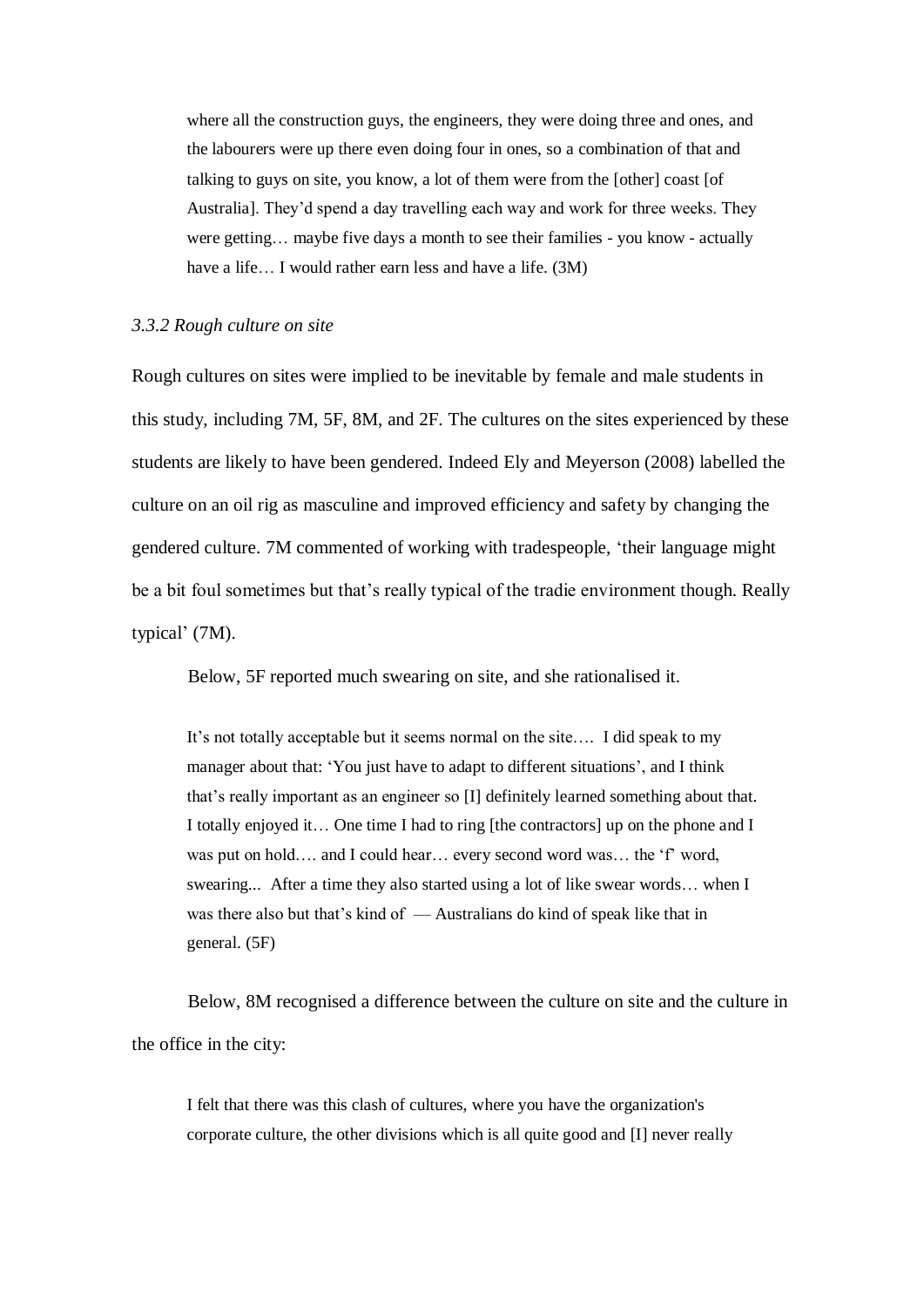saw anything that seemed inappropriate when interacting with other divisions within the organization...

When I got told I was going offshore, other team members would talk about how people offshore are rough and that you have to expect a lot of swearing and things like that. I think there was this expectation that that's the culture of that part of the industry and so people didn't take offence. It was probably more the opposite, like it was if people said things, like they would be laughed at. (8M).

2F reported that manners were not as good on site as in the design office and there were fewer women on site, leading to the advice below.

I did went to a site where there is unisex toilet and the engineer actually asked me, if you want, I will stand outside and just to make sure no one will go in… And she said, 'In the future, even though you become an engineer, no matter which site you go, if it's a unisex, you have to always ask anyone just to let them know that you are inside'. (2F)

# *3.3.3 Difficulty asking for support*

In performing genders, and assuming a masculine culture in engineering, female and male students delayed their responses to experiences they should not need to tolerate. Above, students accepted language that they found disconcerting because they assumed it was usual and they wanted to fit in  $-$  a perception probably partly based on their assumptions that engineering workplaces are gendered. This also affected students when they needed to ask for help, which was often the case, and when they were bullied. 10F reported being in a small organization, with no human resources department. She and the male engineering student in the organization were frequently bullied. There was noone they could speak to in the organization. They were reluctant to seek help because they feared that the experience might be typical of engineering and they should toughen up. 10F reported that this expectation was felt more keenly by the male student, consistent with him meeting gendered expectations as described by Faulkner (2009).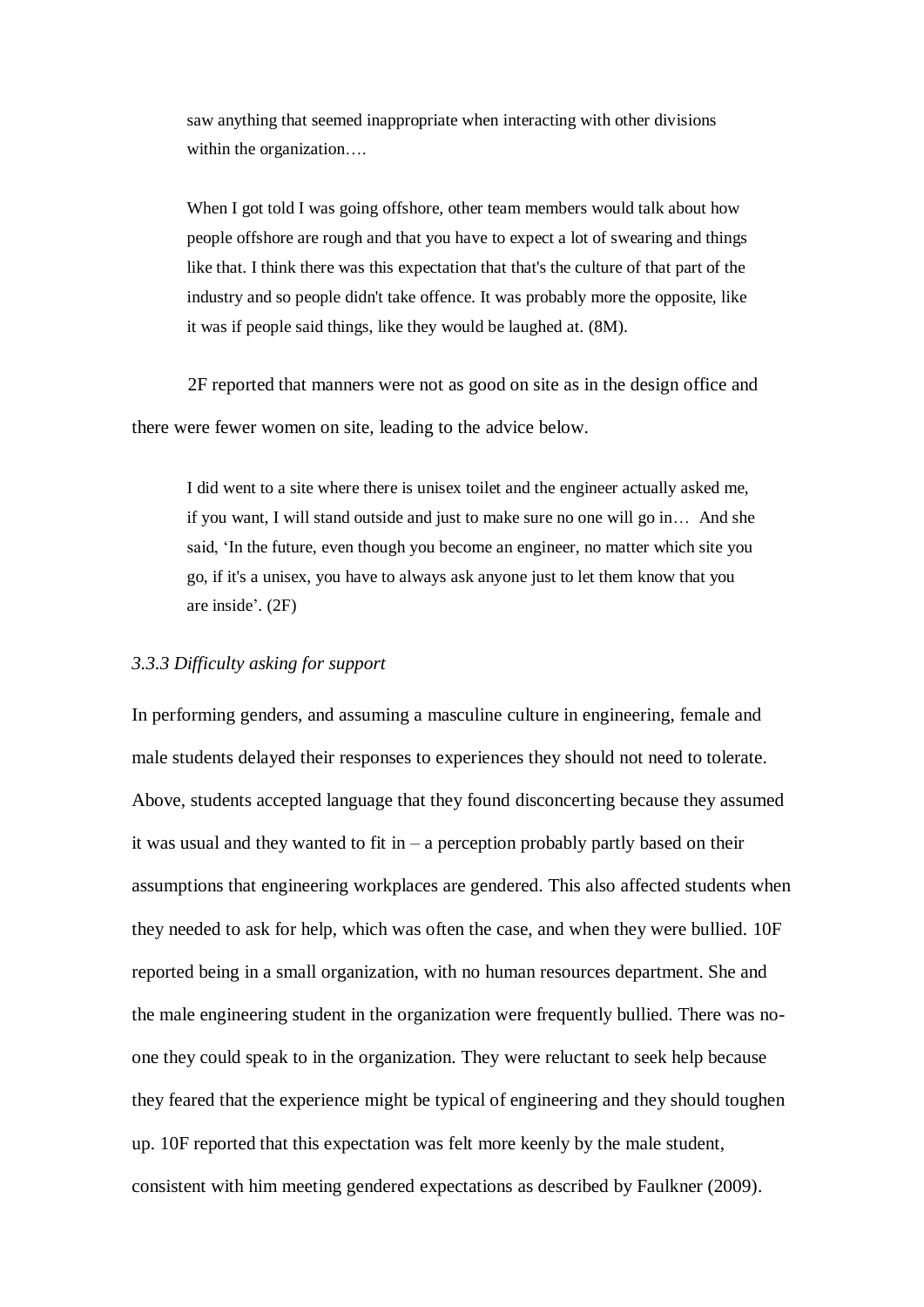There were times I talked to [another student]… I would say… is this what happens in engineering? Because you hear everyone's tough and everyone's really manly about everything…. There were times where I really considered... what I was doing, and if it was for me… If I can't handle this sort of toughness, what am I going to do in my second internship and what am I going to do once I graduate? (10F)

Eventually 10F sought and gained help from her university which blacklisted the employer so that students would not work there in the future. The action taken by 10F protected future students. It could also be described as a slow form of blocking as identified by Hatmaker (2013).

Connell's (2013) theory of masculinities explains and demonstrates the importance of students' experiences such as described above. Within the framework, people develop individual practices and traits based on interactions, and they participate in the construction of masculinities together with others. The students were developing their understanding of the masculinities and femininities based on their expectations and through their interactions with others, and developing their own practices and traits partly based on these interactions. The students perceived a tough hegemonic masculinity, despite feeling bullied by people showing this trait. The students were also participating in constructing masculinities and culture with others in the workplace, by initially tolerating the behaviour.

#### *3.3.4 Lack of respect from tradespeople or technicians*

The need to earn respect from tradespeople or technicians featured in both female and male students' interviews. This is described here because it also arose as an issue for the female students in the study by Male and MacNish (2015) and because establishing credibility or building a reputation has been identified in other studies as a persistent burden for female engineers [\(Gill et al. 2008\)](#page-33-1). In the current study 1F described the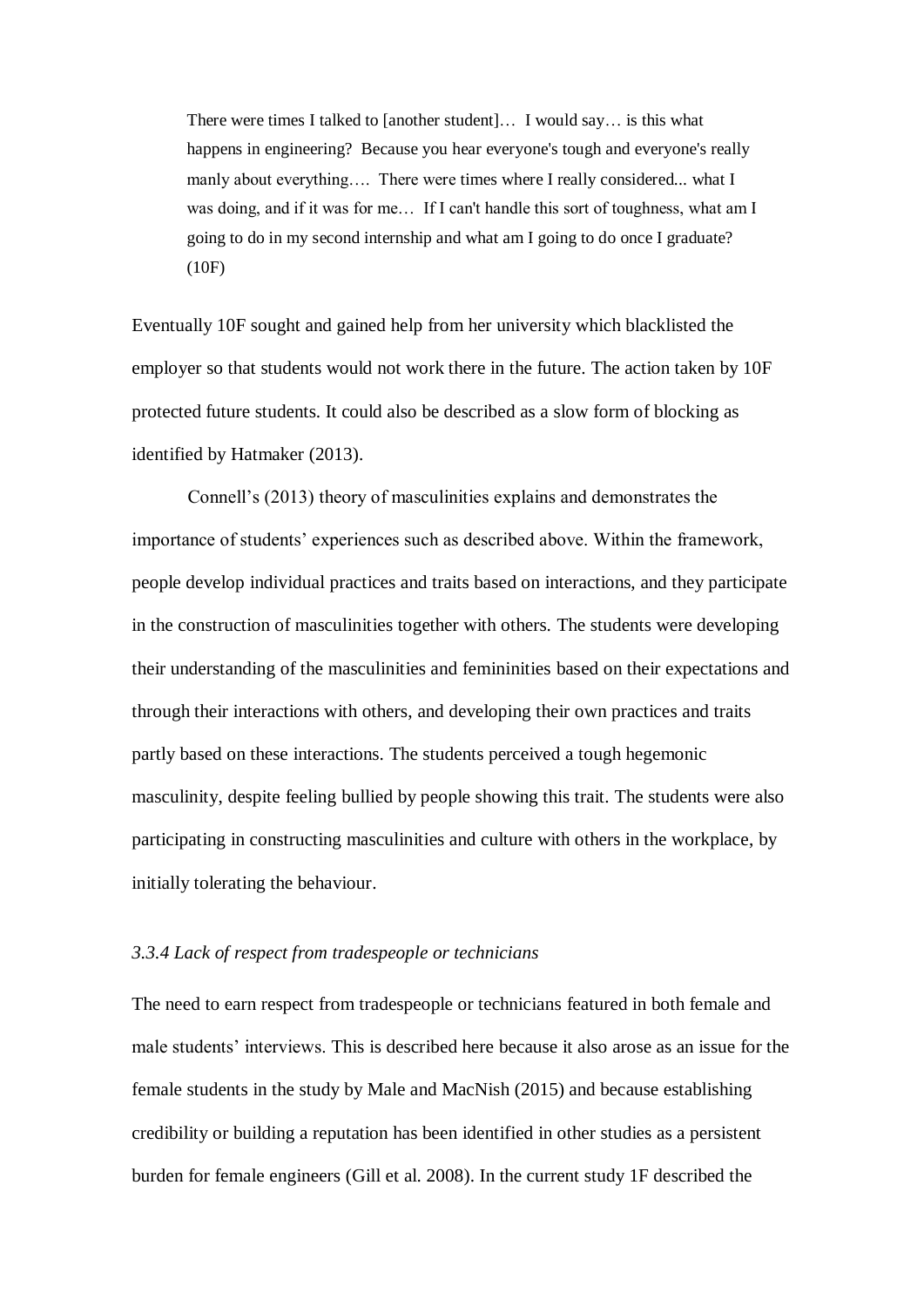challenge and also satisfaction of earning respect with a leading hand.

I had to contact the builder by myself and I had to talk to them… The second day I find they're missing one component that they had to install and I had to talk to the leading hand. At first, he thought that he had installed it, but I showed him the drawing and showed that is that thing and that is that, and the middle one, it's not there. When he looked at the drawing, he actually, yeah, he understands and then he really trusted me from then on. (1F)

1M also reported having to prove himself. He had always wanted to be an engineer. He studied at TAFE (the public technical colleges in Australia) before entering university and had worked part-time in trade environments for two employers including a business in his extended family. It is reasonable to expect that a student from this background would manage to fit into a trade environment relatively easily. However, even this student spoke about the challenge. He was baffled by managers persistently failing to acknowledge him. At other times he fitted in by discussing hobbies with the tradespeople, including a computer game in which he had no interest, asking questions, and helping with physical tasks such as cleaning up. He then learned from them.

You just start talking about like their hobbies… And then because you're a student I guess they have an idea: they think that you think that you know everything. But I have the opposite view. I think I know nothing but I wanna' learn things. So it was good, like I always used to ask questions. (1M)

In the study by Male and MacNish (2015), male students spoke of learning from workers, and female students spoke of the need to first earn respect as 9F and 1M describe above. The current study complements the previous work and raises the possibility that earning respect from tradespeople and technicians may be a challenge for students of both sexes.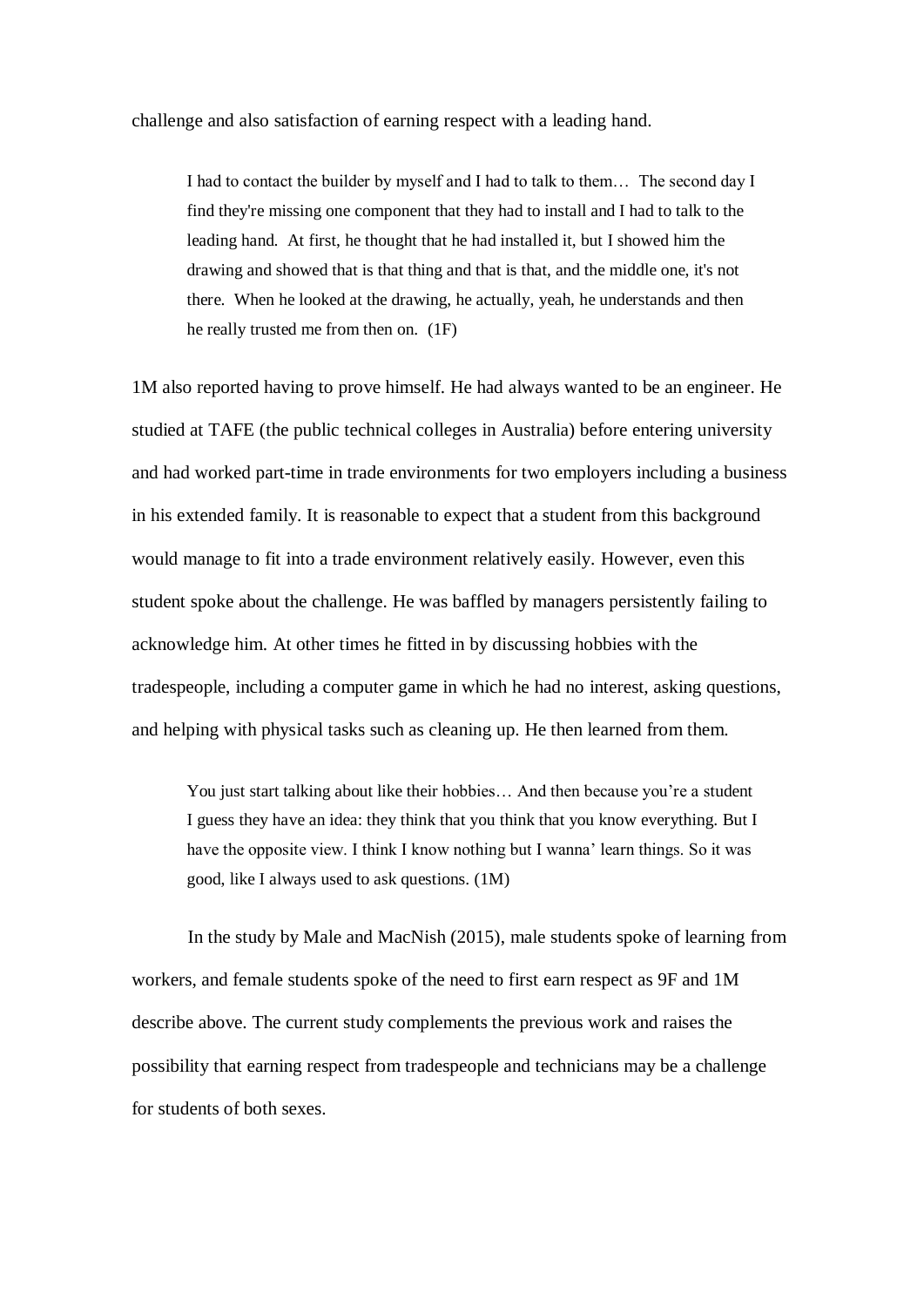#### **4 Recommendations**

Engineering educators and employers must work together to improve the gender inclusivity of engineering workplaces to avoid losing competent engineering graduates of both sexes, and thereby optimise the quality of engineering teams, to society's benefit.

This study found threats to the professional status of female and male engineering students due to gendered cultures in workplaces. However, in several cases female and male students did not recognise features of their experiences as being due to gendered cultures even when such an explanation was apparent to us. Additionally, some students did not perceive threats to their professional status. This lack of awareness coupled with the vulnerability and limited influence of students, lead us to make recommendations for employers, engineering educators, and finally for students.

# *4.1 Employers*

- (1) Examples of illegal practices were identified. Employers must develop cultures in which illegal actions are reported to authorities, and ensure that staff are aware of public support for victims of sexual harassment and discrimination.
- (2) Policies must be upheld from within the engineering team and therefore all members of engineering teams should be trained in inclusivity. Many of the noninclusive incidents described by students in this study occurred in large organizations with policies on equity and diversity. The values of members of engineering teams were felt by members of the team. It should not be necessary for junior staff to block gendered culture; others should also take responsibility.
- (3) Complaints processes for staff must be promoted and clear so that people know how to use them and feel confident to use them.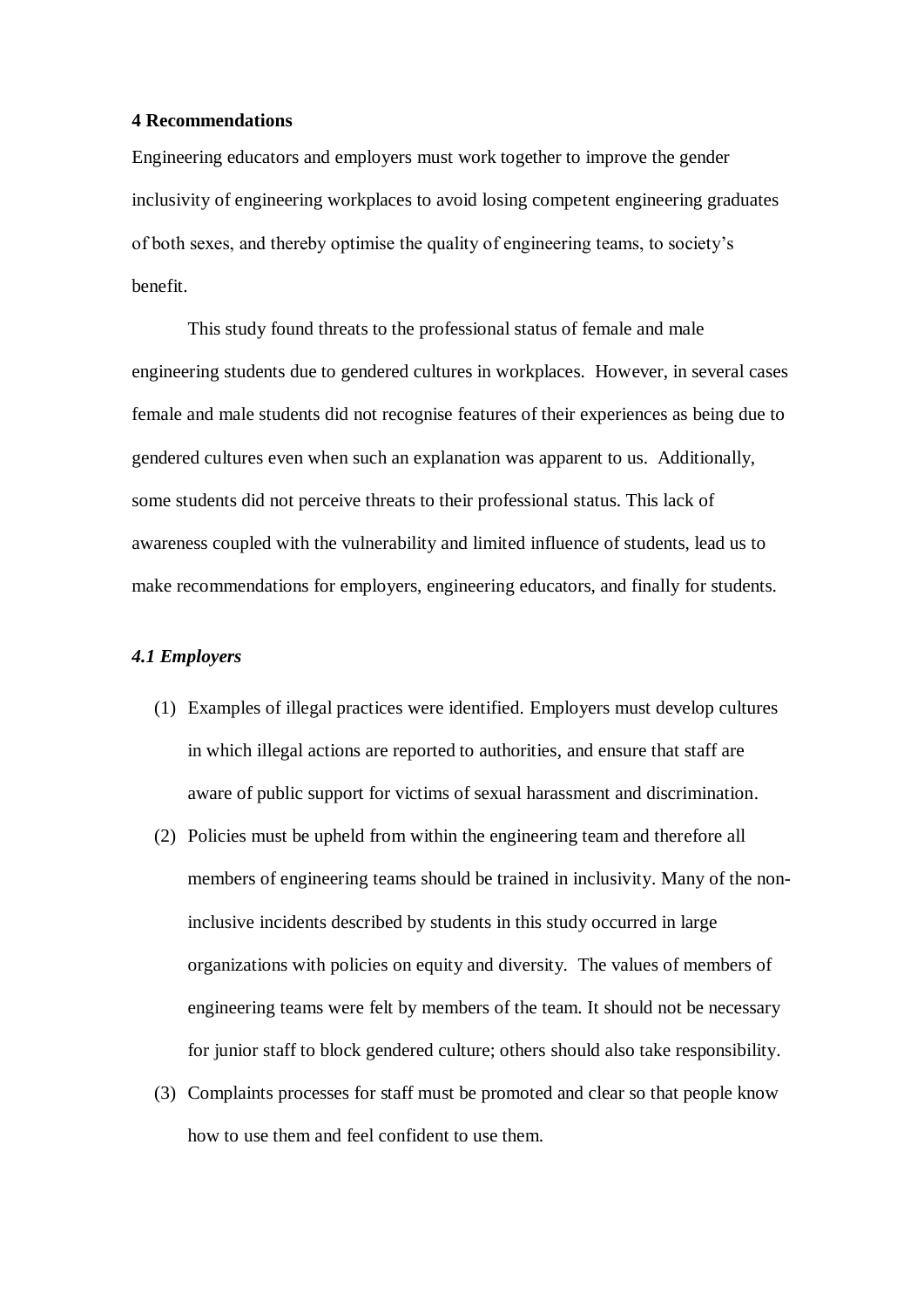(4) Flexible and part-time work should be offered proactively, even when promoting graduate employment to allow staff to accommodate responsibilities other than work. Lifestyle is important to students.

# *4.2 Educators*

- (1) Engineering educators must learn to recognise, monitor, and mitigate gendered workplace culture in engineering faculties. We suggest engineering academics attend workshops or become involved in diversity programs at universities such as the Athena Swan initiative [\(https://www.sciencegenderequity.org.au/athena](https://www.sciencegenderequity.org.au/athena-swan-principles)[swan-principles\)](https://www.sciencegenderequity.org.au/athena-swan-principles) to sensitise themselves to gendered workplace cultures. Educators can take simple steps in their classes such as ensuring that student groups include at least two female students where possible and stipulating that group members take turns using equipment in laboratories so that roles are not gender-segregated.
- (2) Engineering educators should support employers to be inclusive. This could be undertaken by raising the issue at industry advisory meetings when the faculty seeks feedback and input on teaching and research programs, addressing industry association meetings, holding workshops with industry participants in which interactions are role played [\(Male 2015\)](#page-34-12). Additionally, employers who implement initiatives to improve the workplace cultures can be recognised by universities, through engagement with university leadership teams, teaching and public events at the university.
- (3) Engineering academics must support students to recognise gendered culture so that students do not take it personally, do not normalise inappropriate cultures, and do not feel the need to meet gender norms. Engineering educators should work with other staff in their universities to ensure students are taught about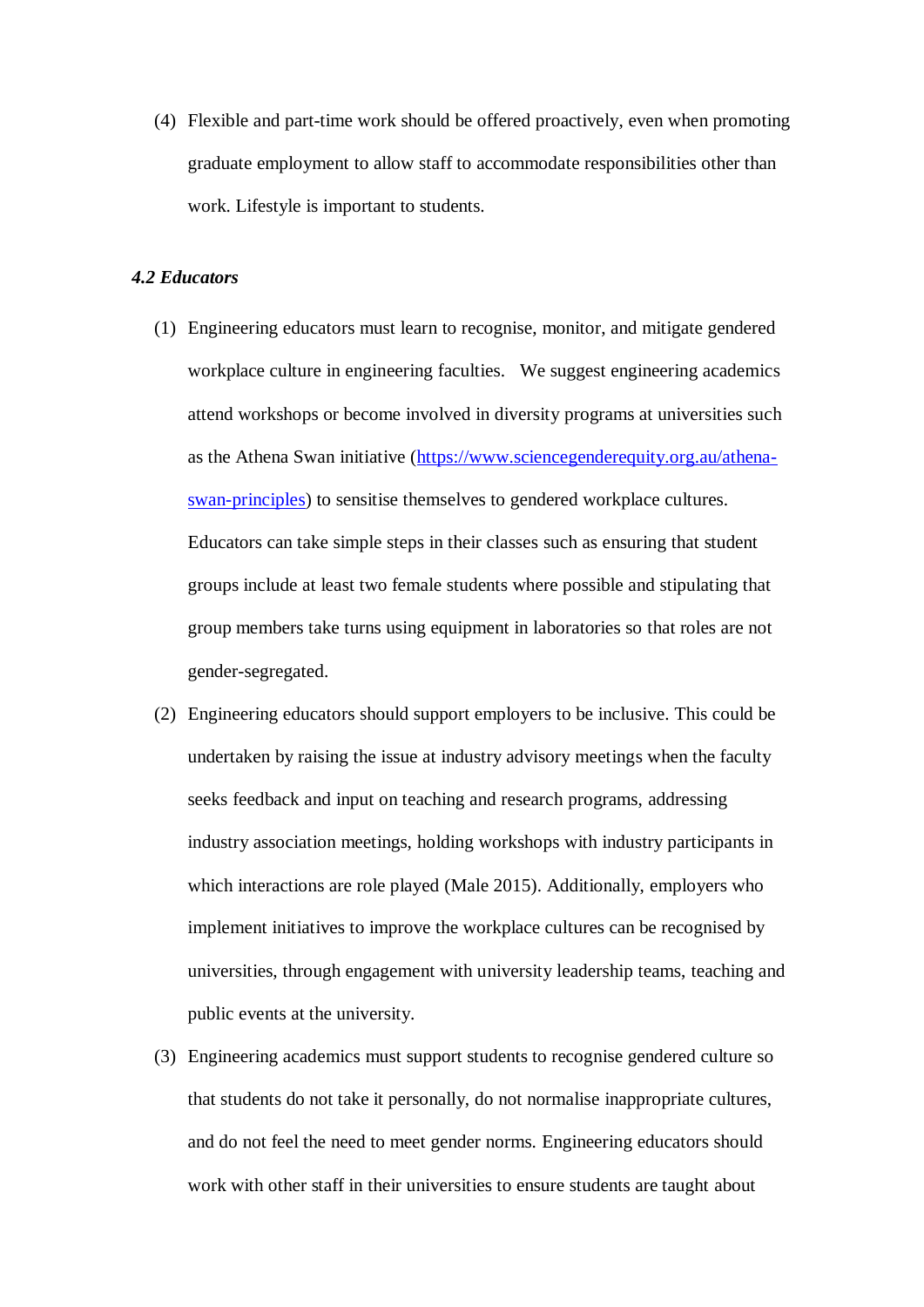their legal rights and responsibilities, and available support for victims of sexual assault. Workshops based on scenarios adapted from those identified in this study have been designed and tested [\(Male 2015;](#page-34-12) [Willey, Gardner, and Figueroa](#page-35-1)  [2015\)](#page-35-1).

- (4) Universities should have accessible points of contact and processes to support students while they are on placements and to reflect on their experiences during and after their placements. For example at the University of Technology Sydney students undertake a preparation subject before their internship and a review subject after their internship. During their internship they keep in contact with at least two other students to share workplace learning experiences and have access to an academic co-ordinator for reference.
- (5) Universities should have processes to monitor the incidence of sexual harassment and discrimination experienced by their students. De-identified data should be used to proactively avoid future incidents.

# *4.3 Students*

Students should reflect on their experiences with others and seek advice when needed. Most of the responses to gendered cultures by students in this study were coping strategies. Some students blocked interactions effectively and others successfully reported incidents and sought assistance. In some cases this generated change, and no student regretted this action but they did regret delaying their action.

In the long term, students should learn about gendered culture, learn to recognise it, and become leaders, generating cultural change in the engineering profession.

# **5 Limitations**

The analysis presented in the paper focuses on gender. Other frameworks would present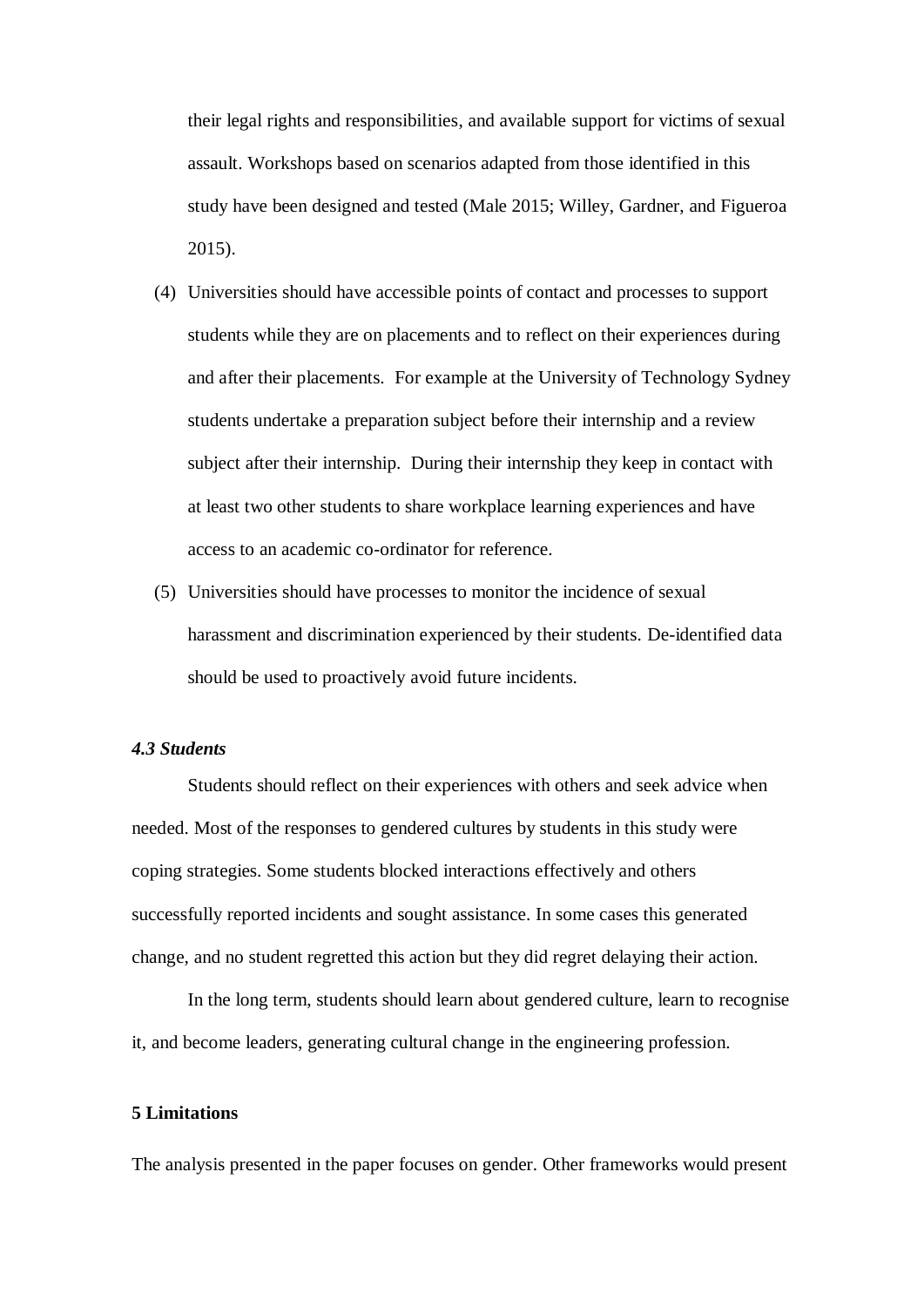alternative explanations for the experiences described by the students. While it is important to consider other explanations, because cultures can be difficult to reveal it is critical to focus on gender to ensure that gender effects are not missed. Analyses through other lenses are outside the scope of this manuscript.

Intersectionality between gender and race, religion, sexual orientation and disability are important because effects are likely to interact. Future research should investigate intersectionality and placements in various countries.

The features of placements that motivated students are important when making recommendations for inclusive engineering education. This analysis will be reported separately.

This study is based on students' recollections of workplace experiences. The sample was comprised of students from only three Australian universities. Perspectives were collected from students and no other members of the teams they worked with. These limitations are mitigated by other studies. Findings are consistent with the studies of engineering students' experiences in placements in the UK and USA identified above. They are consistent with observations by Tonso (2007) who, rather than relying on student reports, participated in engineering teams, including teams that worked on projects with employers in industry. Findings are also consistent with the reports by engineers in Australian workplaces [\(Ayre, Mills, and Gill 2013\)](#page-33-14).

#### **6 Conclusion**

Engineering students experience gendered workplace cultures. Employers and educators who seek to improve participation and success of women in the engineering profession must address this problem by improving engineering workplace cultures and preparing students for the unfortunate reality of gendered workplace cultures. To fulfil these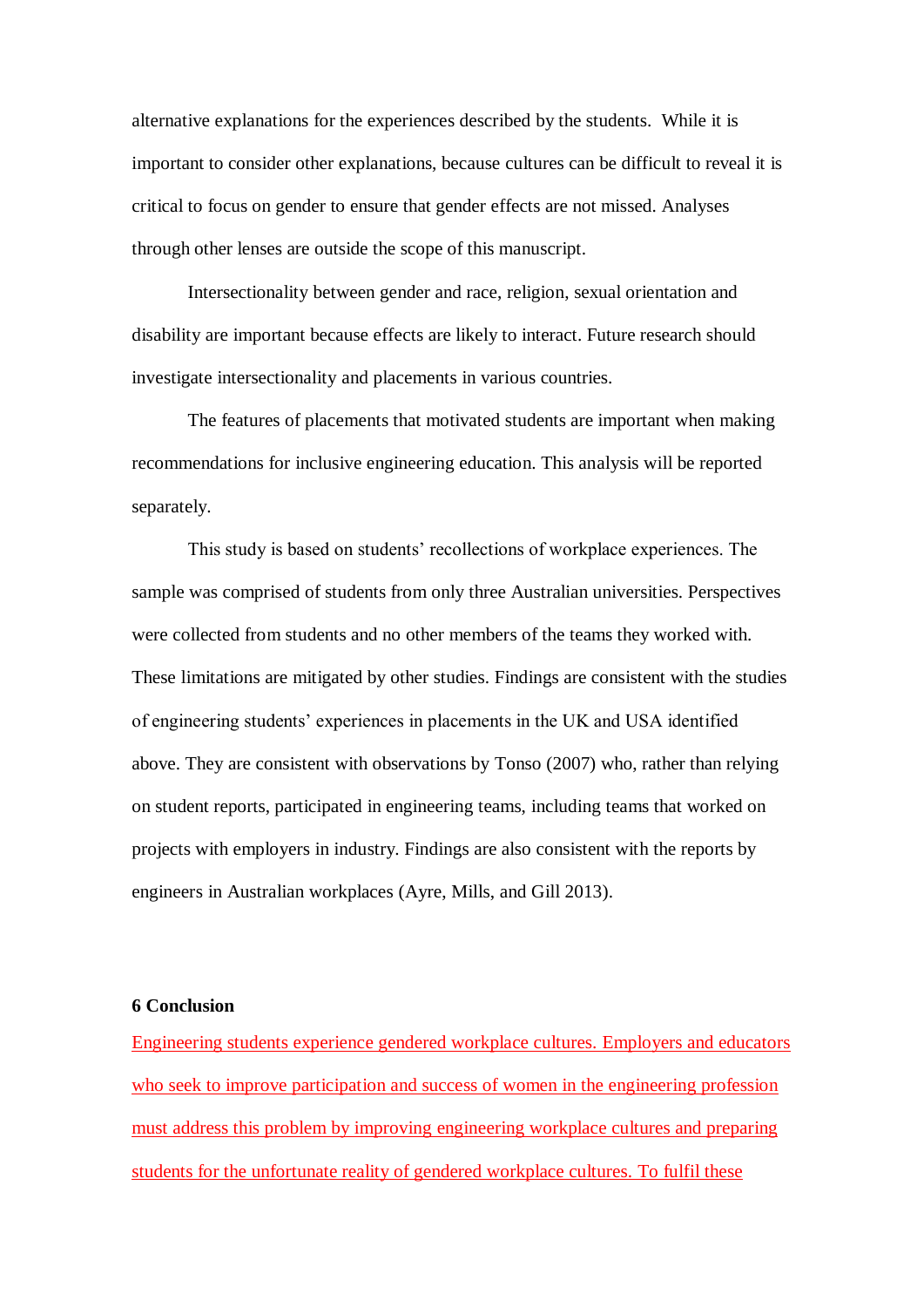responsibilities, employers and educators require understanding of how engineering students experience and respond to gendered cultures in engineering workplaces.

The study describes interactions and other workplace features that male and female engineering students experienced in the workplace and that are consistent with gendered cultures. Female engineers had attention drawn to their gender, received requests based on their gender, and met gendered expectations. Students also experienced marginalization of stereotypically feminine interests, and perceived incompatibility between work and life, and a rougher culture on site than in offices.

In light of previous studies about how students respond to gendered interactions [\(Powell, Bagilhole, and Dainty 2009\)](#page-34-8) the responses reported here are consistent, with the addition of blocking which Hatmaker (2013) had found to be demonstrated by professional engineers. In addition to female students, *male* students were affected by the gendered culture. Their responses were often similar to those of female students and were also influenced by expectations that they should be strong and tolerate stereotypically masculine cultures if they find them uncomfortable.

The identified students' experiences of gendered workplace cultures and their responses can be used for training students and engineers. Such training should accompany any efforts to recruit female students to engineering. Recognition of the experiences of engineering students in gendered workplaces is an overdue element in programs to improve gender equity in engineering.

#### **Acknowledgements**

The Project Team Members, Nazim Khan, Nicoleta Maynard, Cara MacNish, and Keith Willey are warmly thanked for their contributions to the overarching project. We sincerely thank the student participants, and gratefully acknowledge the Reference Group Members Elizabeth Godfrey, Bronwyn Holland, Anthony Kadi, and Julie Mills. Support for this project and workshop has been provided by the Australian Government Office for Learning and Teaching.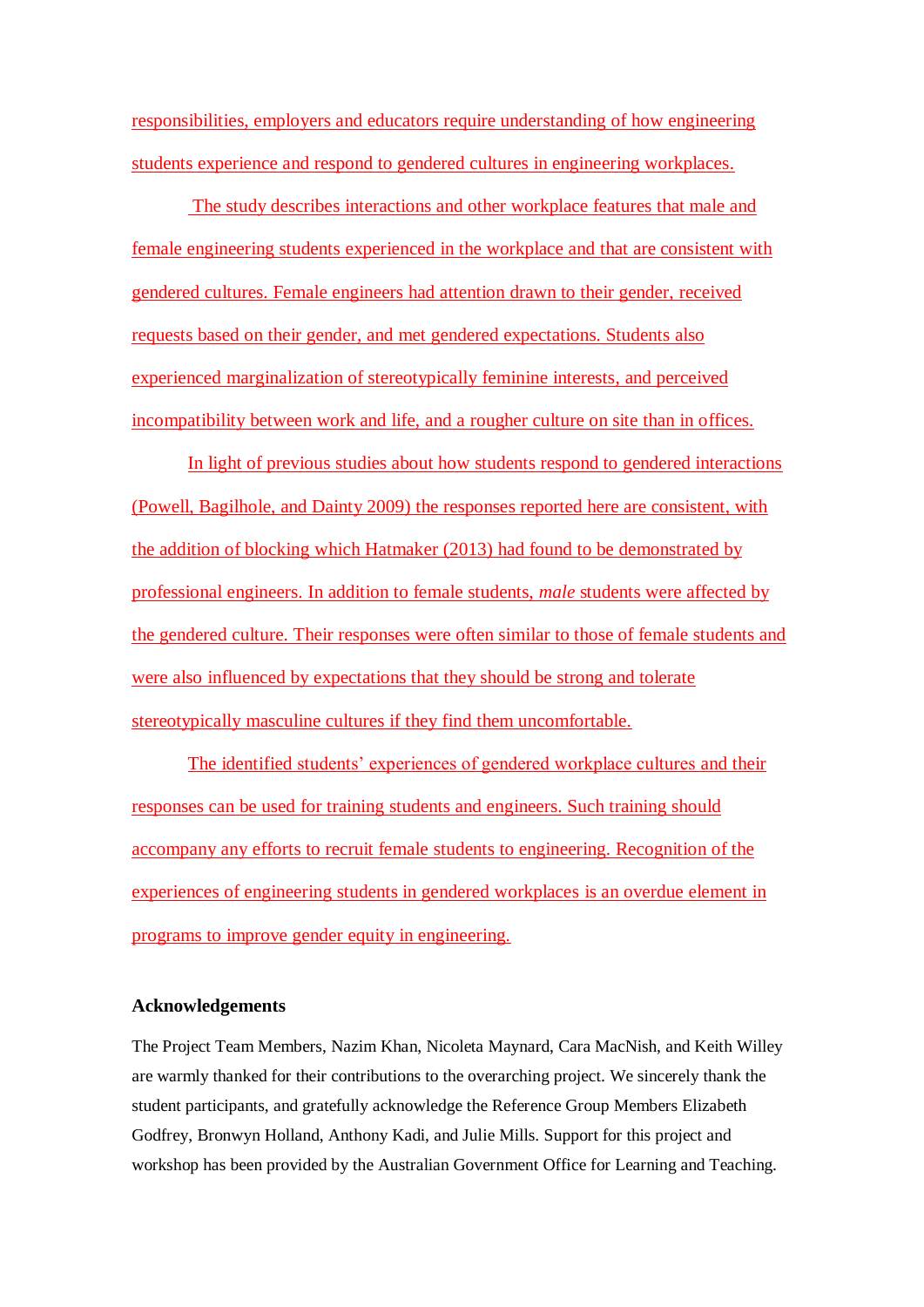The views in this achievement statement do not necessarily reflect the views of the Australian

Government Office for Learning and Teaching.

# **References**

- <span id="page-33-7"></span>Acker, Joan. 1990. "Hierarchies, jobs, bodies: A theory of gendered organizations." *Gender and Society* 4 (2):139-58.
- <span id="page-33-0"></span>Australian Government Office of the Chief Scientist. 2016. "Australia's STEM Workforce: Science, Technology, Engineering, and Mathematics." In. Canberra: Australian Government.
- <span id="page-33-14"></span>Ayre, Mary, J.E. Mills, and Judith Gill. 2013. "'Yes, I do belong': the women who stay in engineering." *Engineering Studies* 5 (3):216-32.
- Connell, R. W. 2013. *The Men and the Boys*. 1st ed. Oxford: Wiley.
- <span id="page-33-12"></span>Creswell, J.W. 2007. *Qualitative Inquiry & Research Design: Choosing among five approaches*. 2nd ed. Thousand Oaks, CA: Sage.
- Ely, Robin J, and Deborah E Meyerson. 2008. "Unmasking Manly Men." *Harvard Business Review*:20.
- <span id="page-33-10"></span>Faulkner, Wendy. "Genders in/of Engineering." The University of Edinburgh, Accessed 18 March 2009. [http://www.issti.ed.ac.uk/documents.php?item=25.](http://www.issti.ed.ac.uk/documents.php?item=25)
- <span id="page-33-8"></span>———. 2007. ""Nuts and Bolts and People": Gender-Troubled Engineering Identities." *Social Studies of Science* 37 (3):331-56.
- <span id="page-33-9"></span>———. 2009a. "Doing gender in engineering workplace cultures. I. Observations from the field." *Engineering Studies* 1 (1):3-18.
- <span id="page-33-13"></span>———. 2009b. "Doing gender in engineering workplace cultures. II. Gender in/authenticity and the in/visibility paradox." *Engineering Studies* 1 (3):169-89. doi: 10.1080/19378620903225059.
- <span id="page-33-6"></span>Fifolt, Matthew M., and Gypsy Abbott. 2008. "Differential Experiences of Women and Minority Engineering Students in a Cooperative Education Program." *Journal of Women and Minorities in Science and Engineering* 14 (3):253-67. doi: 10.1615/JWomenMinorScienEng.v14.i3.20.
- <span id="page-33-11"></span>Fletcher, Joyce, K. 1999. *Disappearing acts: gender, power and relational practice at work*. Cambridge, MA: MIT Press.
- <span id="page-33-3"></span>Fox, Mary Frank, Gerhard Sonnert, and Irina Nikiforova. 2011. "Programs for Undergraduate Women in Science and Engineering: Issues, Problems, and Solutions." *Gender & Society* 25 (5):589-615. doi: 10.1177/0891243211416809.
- <span id="page-33-1"></span>Gill, Judith, Rhonda Sharp, Julie Mills, and Suzanne Franzway. 2008. "I still wanna be an engineer! Women, education and the engineering profession " *European Journal of Engineering Education* 33 (4):391-402.
- <span id="page-33-5"></span>Godfrey, Janett Elizabeth. 2003. "The Culture of Engineering Education and its Interaction with Gender: A Case Study of a New Zealand University." PhD, Curtin University of Technology.
- <span id="page-33-4"></span>Godfrey, Janett Elizabeth, and Robin King. 2011. "Curriculum specification and support for engineering education: understanding attrition, academic support, revised competencies, pathways and access." In. Strawberry Hills NSW: Australian Learning & Teaching Council.
- <span id="page-33-2"></span>Hatmaker, Deneen M. 2013. "Engineering Identity: Gender and Professional Identity Negotiation among Women Engineers." *Gender, Work & Organization* 20 (4):382-96. doi: 10.1111/j.1468-0432.2012.00589.x.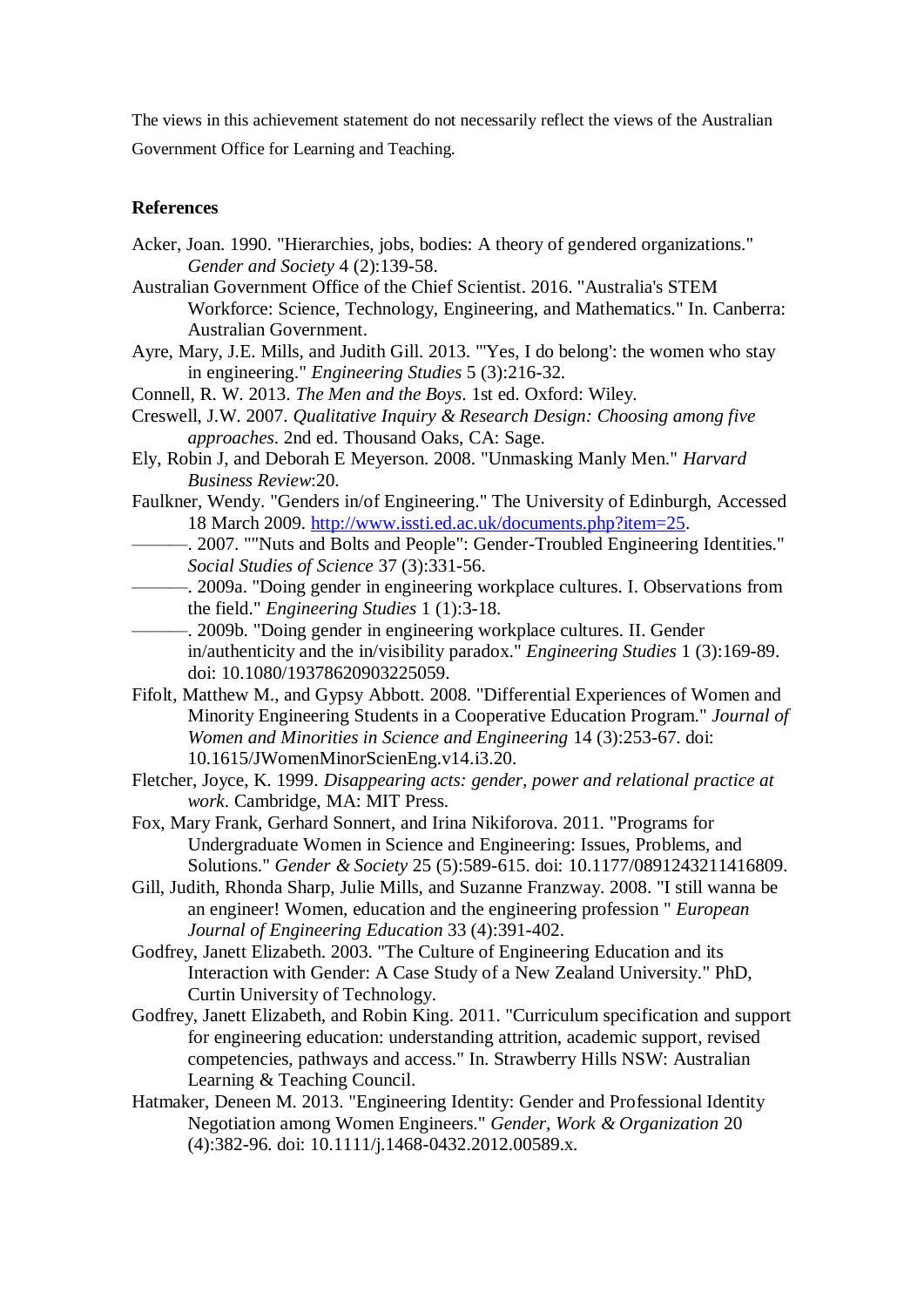- <span id="page-34-2"></span>Ihsen, Susanne, and A. Buschmeyer. 2007. "Acting Diverse: Target Group Orientation as Key Competence in Engineering Education." *European Journal of Engineering Education* 32 (6):665 - 73.
- Jolly, Lesley. 1996. An ethnographic investigation of the first year engineering student experience. Paper presented at the The Third Australasian Women in Engineering Forum, Finding the challenge in change: choices for women in engineering, University of Technology, Sydney.
- <span id="page-34-0"></span>Kaspura, Andre. 2012a. "The Engineering Profession a Statistical Overview." In. Barton, ACT: Institution of Engineers Australia.
- <span id="page-34-4"></span><span id="page-34-1"></span>-. 2012b. "The Engineers Australia Survey of Working Environment and Engineering Careers, 2012." In. Barton ACT: Institution of Engineers Australia. -. 2014. "The Engineering Profession: A Statistical Overview." In. Barton, ACT: Institution of Engineers Australia.
- <span id="page-34-3"></span>King, Robin. 2008. "Addressing the Supply and Quality of Engineering Graduates for the New Century." In. Surrey Hills NSW: Carrick Institute for Learning and Teaching in Higher Education.
- <span id="page-34-6"></span>Kolmos, Anette, Niels Mejlgaard, Sanne Haase, and Jette Egelund Holgaard. 2013. "Motivational factors, gender and engineering education." *European Journal of Engineering Education* 38 (3):340-58. doi: 10.1080/03043797.2013.794198.
- <span id="page-34-11"></span>Male, Sally Amanda. 2014. "'Engineering is Gendered' is a Threshold Concept." In *Women in STEM Careers: International Perspectives on Increasing Workforce Participation, Advancement and Leadership*, edited by Diana Bilimoria and Linley Lord, 225–46. Edward Elgar.
	- -. 2015. "Gender inclusivity of engineering students' experiences of workplace learning Final report 2015." In. Sydney: Australian Government Department of Education Office for Learning and Teaching.
- <span id="page-34-12"></span><span id="page-34-7"></span>Male, Sally Amanda, and Robin King. 2014. "Improving Industry Engagement in Engineering Degrees." In *25th Australasian Association for Engineering Education Conference*. Wellington, New Zealand.
- <span id="page-34-9"></span>Male, Sally Amanda, and Cara MacNish. 2015. "Pilot exploration of gender inclusivity of engineering students' exposure to engineering practice in an Australian university." *Australasian Journal of Engineering Education* 20 (2):135-44. doi: 10.1080/22054952.2015.1116176.
- Meyer, Matthew, and Sherry Marx. 2014. "Engineering Dropouts: A Qualitative Examination of Why Undergraduates Leave Engineering." *Journal of Engineering Education* 103 (4):525-48. doi: 10.1002/jee.20054.
- <span id="page-34-5"></span>Mills, J.E., Mary Ayre, and Judith Gill. "Guidelines for the design of inclusive engineering education programs." Australian Learning & Teaching Council. [http://www.altc.edu.au/project-gender-inclusive-curriculum-unisa-2008.](http://www.altc.edu.au/project-gender-inclusive-curriculum-unisa-2008)
- <span id="page-34-8"></span>Powell, Abigail, Barbara Bagilhole, and Andrew Dainty. 2009. "How Women Engineers Do and Undo Gender: Consequences for Gender Equality." *Gender, Work & Organization* 16 (4):411-28.
- Powell, Abigail, Andrew Dainty, and Barbara Bagilhole. 2012. "Gender stereotypes among women engineering and technology students in the UK: lessons from career choice narratives." *European Journal of Engineering Education* 37 (6):541-56. doi: 10.1080/03043797.2012.724052.
- <span id="page-34-10"></span>Seron, Carroll, Susan S. Silbey, Erin Cech, and Brian Rubineau. 2016. "Persistence Is Cultural: Professional Socialization and the Reproduction of Sex Segregation." *Work and Occupations* 43 (2):178-214. doi: 10.1177/0730888415618728.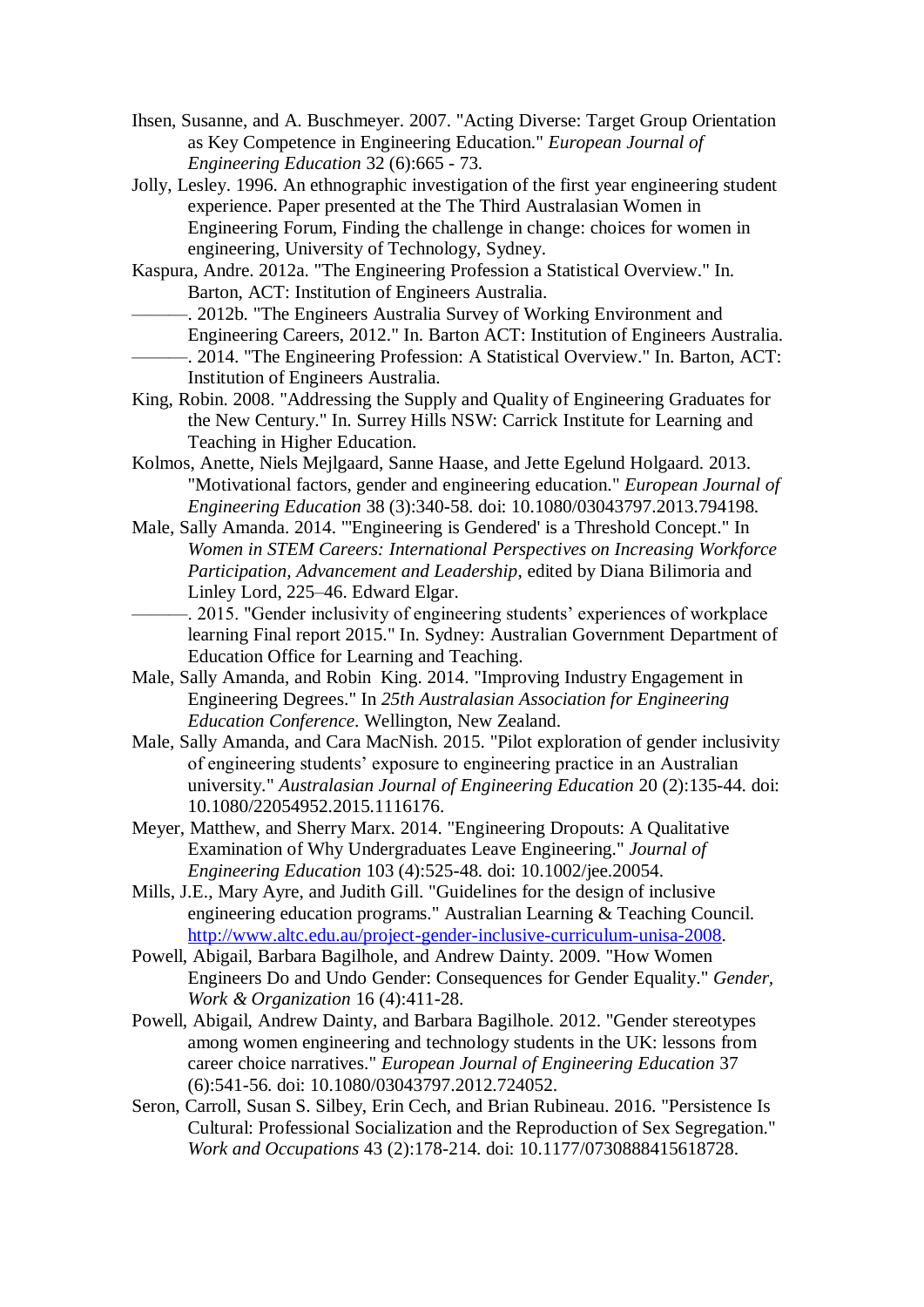- <span id="page-35-0"></span>Singh, R., N.A. Fouad, Catia Figueiredo Fitzpatrick, and Wen Hsin Chang. 2014. "To stay or to leave: Factors that differentiate women currently working in engineering from those who left the profession." In *Women in STEM Careers International Perspectives on Increasing Workforce Participation, Advancement and Leadership*, edited by Diana Bilimoria and Linley Lord, 39-56. Cheltenham, UK; Northampton, MA, USA: Edward Elgar.
- Tonso, Karen L. 2007. *On the Outskirts of Engineering*. Edited by Wolff-Michael Roth and Lieven Verschaffel, *New Directions in Mathematics and Science Education*. Rotterdam: Sense Publishers.
- <span id="page-35-1"></span>Willey, Keith, Anne Gardner, and Eugenia Figueroa. 2015. "Supporting students' learning despite difficult workplace interactions." In *43rd SEFI Annual conference – Diversity in Engineering Education: An opportunity to face the new trends of engineering*. Orleans, France.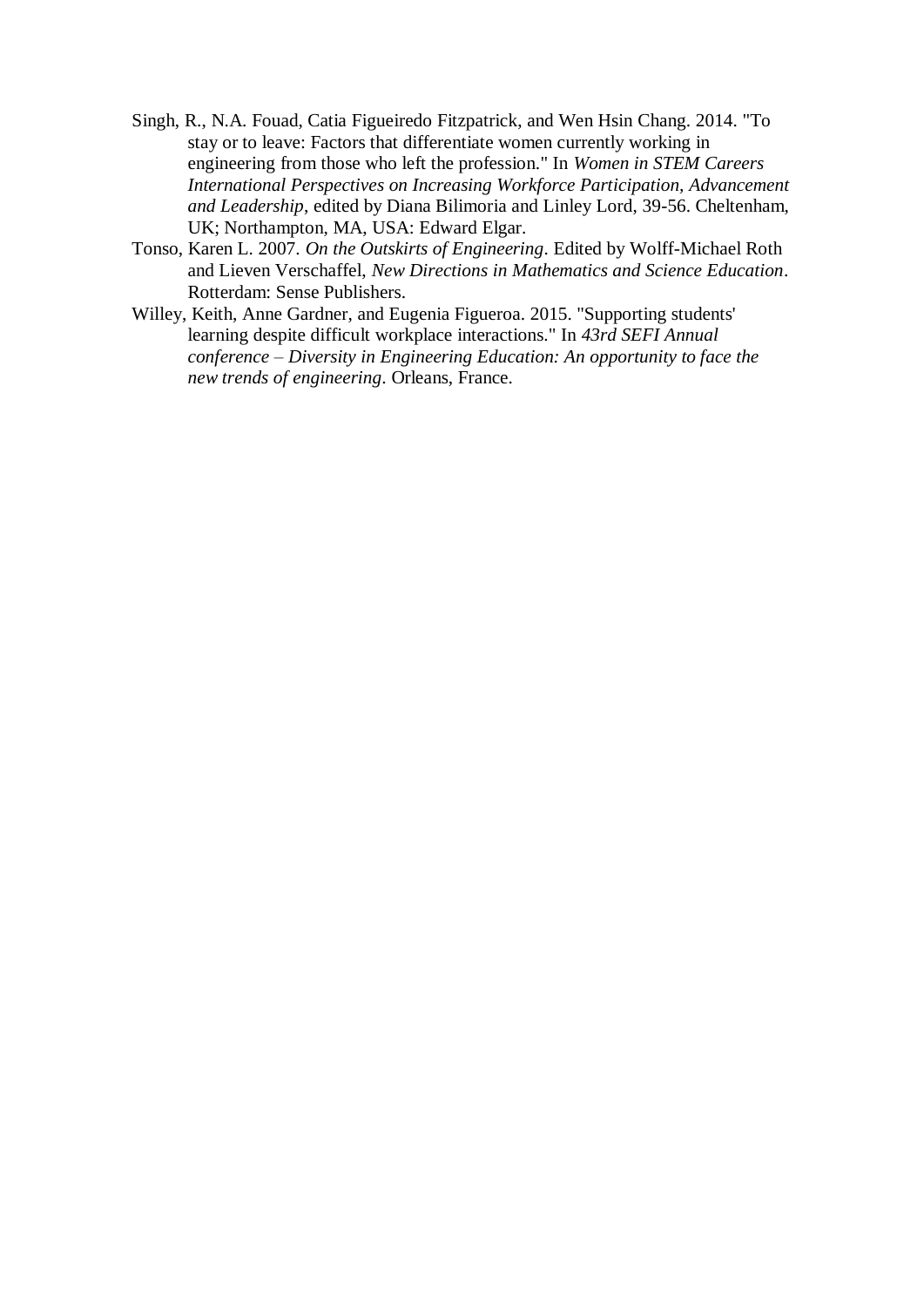|  |  | Table 1. Participant demographics |
|--|--|-----------------------------------|
|--|--|-----------------------------------|

|                |                  |               | County in   | Years of       |
|----------------|------------------|---------------|-------------|----------------|
|                |                  |               | which       | degree         |
|                |                  |               | participant | completed at   |
|                | Engineering      |               | completed   | time of        |
| ID             | discipline       | Enrolment     | high school | placement      |
|                | mechanical/      |               |             |                |
| 1 <sub>M</sub> | mechatronic      | domestic      | Australia   | $\overline{2}$ |
|                | mechanical/      |               |             |                |
| 2F             | mechatronic      | domestic      | Australia   | 3              |
|                |                  |               |             |                |
| 3M             | civil/structural | domestic      | Australia   | 3              |
|                |                  |               |             |                |
| 4F             | civil/structural | domestic      | Australia   | 5              |
|                | civil and        |               |             |                |
| 5F             | environmental    | domestic      | Australia   | $\overline{2}$ |
|                |                  |               |             |                |
| 6F             | chemical         | domestic      | Australia   | 3              |
|                | mechanical/      |               |             |                |
| 7M             | mechatronic      | international | Singapore   | 5              |
|                |                  |               |             |                |
| 8M             | civil/structural | domestic      | Australia   | 5              |
|                |                  |               |             |                |
| 9F             | civil/structural | international | China       | 1              |
|                | civil and        |               |             |                |
| 10F            | environmental    | domestic      | Australia   | 1              |
|                | mechanical/      |               |             |                |
| 11F            | mechatronic      | domestic      | Australia   | $\overline{2}$ |
|                |                  |               |             |                |
| 12F            | civil/structural | domestic      | Australia   | 1              |
|                | electrical/      |               |             |                |
|                | electronic/      |               |             |                |
| 13F            | computer/ICT     | domestic      | Australia   | 3              |

Notes

- 1. Identifier codes are comprised of the interview number and the student's sex.
- 2. All students were undergraduate engineering students. Their degrees are not specified to avoid identification.
- 3. Universities are not specified to avoid identification.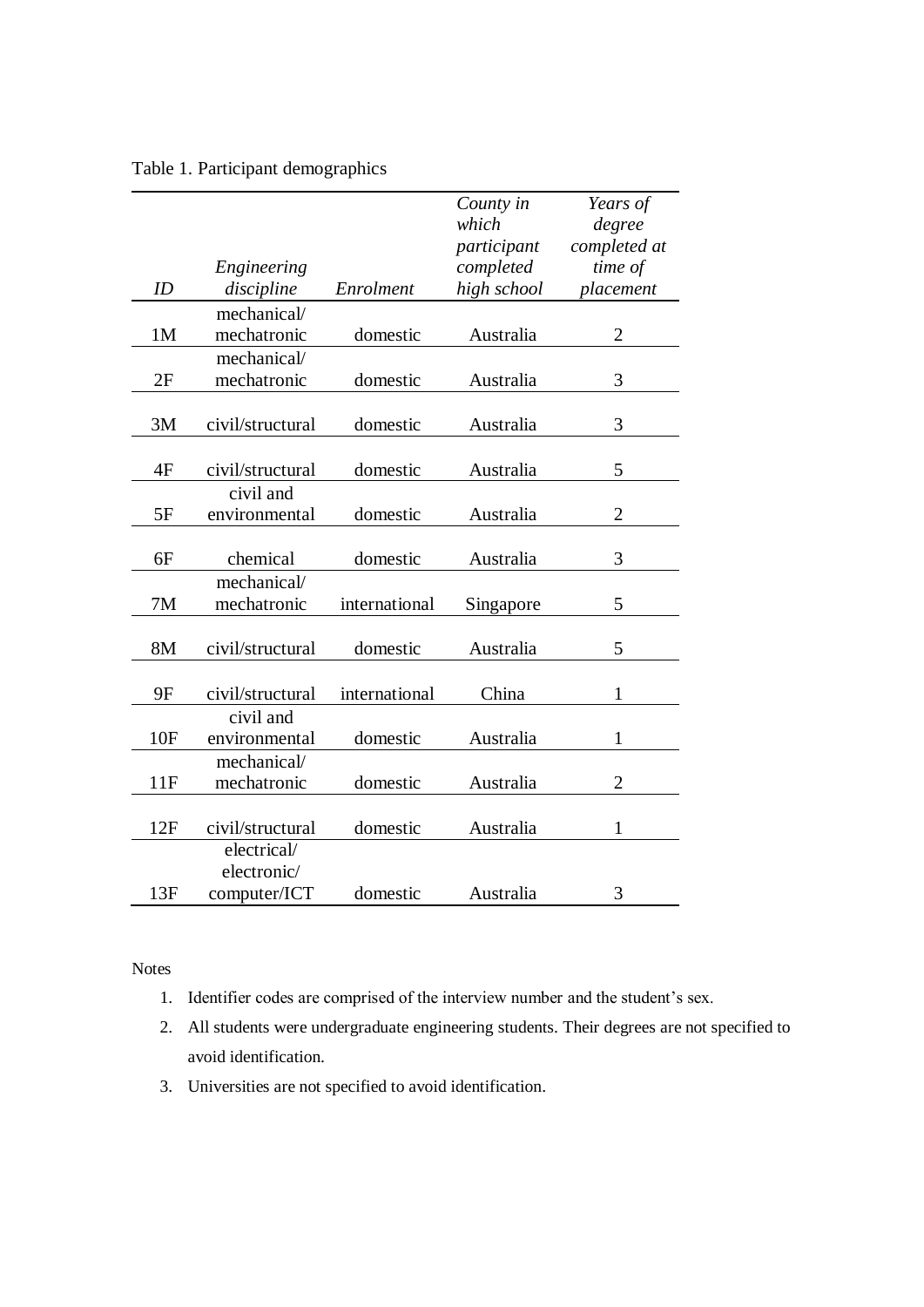|     |                        | Country where | <b>Interactions</b><br>with<br>professional<br>engineers | Number of female<br>professional engineers<br>in the workplace<br>(meaning the same |
|-----|------------------------|---------------|----------------------------------------------------------|-------------------------------------------------------------------------------------|
|     |                        | placement was | during                                                   | building or site as the                                                             |
| ID  | Placement              | undertaken    | placement                                                | student was based)                                                                  |
|     |                        |               |                                                          |                                                                                     |
| 1M  | part-time work         | Australia     | $\boldsymbol{0}$                                         | $\mathbf{1}$                                                                        |
|     | vacation               |               |                                                          |                                                                                     |
| 2F  | employment             | Australia     | $1 - 5$                                                  | $\overline{0}$                                                                      |
|     | vacation               |               |                                                          |                                                                                     |
| 3M  | employment             | Australia     | $>15$                                                    | $\boldsymbol{0}$                                                                    |
|     | vacation               |               |                                                          |                                                                                     |
| 4F  | employment             | Australia     | $>15$                                                    | $\mathbf{1}$                                                                        |
| 5F  | vacation<br>employment | Australia     | $>15$                                                    | $\overline{2}$                                                                      |
|     | vacation               |               |                                                          |                                                                                     |
| 6F  | employment             | Australia     | $>15$                                                    | $\overline{0}$                                                                      |
|     |                        |               |                                                          |                                                                                     |
| 7M  | internship             | Singapore     | $>15$                                                    | $\overline{2}$                                                                      |
|     | vacation               |               |                                                          |                                                                                     |
| 8M  | employment             | Australia     | $>15$                                                    | $>=3$                                                                               |
| 9F  |                        | Australia     | $>15$                                                    | $\mathbf{1}$                                                                        |
|     | internship             |               |                                                          |                                                                                     |
| 10F | internship             | Australia     | >15                                                      | $\overline{2}$                                                                      |
|     |                        |               |                                                          |                                                                                     |
| 11F | internship             | Australia     | $>15$                                                    | $\overline{0}$                                                                      |
| 12F | internship             | Australia     | $>15$                                                    | $\mathbf{1}$                                                                        |
|     |                        |               |                                                          |                                                                                     |
| 13F | internship             | Australia     | >15                                                      | $\overline{0}$                                                                      |

Table 2. Details about participants' most influential placements

Notes

- 1. Identifier codes are comprised of the interview number and the student's sex.
- 2. Vacation employment is normally 12 weeks taken during the summer vacation.
- 3. An internship is usually 6 months.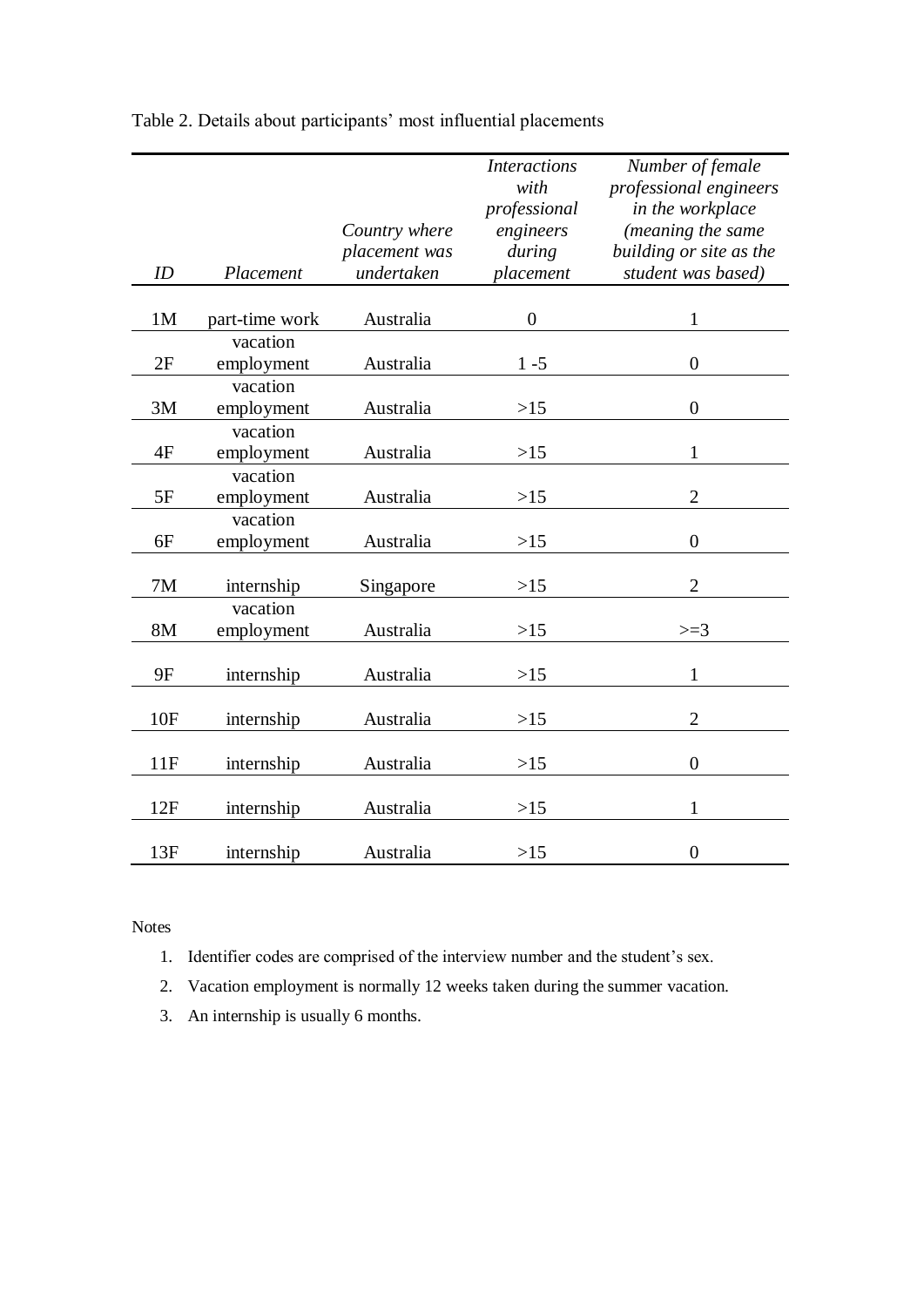Table 3. Themes identified in the data

*Theme Definition and example*

*Interactions consistent with gendered workplace cultures*

| Demeaning women or<br>drawing attention to their<br>gender <sup>1</sup> | Making comments that draw attention to women and/or<br>demean women (e.g., making a scene of changing behaviour<br>because ladies are present, or bragging about using prostitutes)                                     |
|-------------------------------------------------------------------------|-------------------------------------------------------------------------------------------------------------------------------------------------------------------------------------------------------------------------|
| Making requests based on<br>gender                                      | Making requests of women based on stereotypical assumptions<br>about women (e.g., asking female engineers to do secretarial<br>work)                                                                                    |
| Imposing gendered<br>expectations <sup>1</sup>                          | Imposing expectations based on stereotypical roles or<br>characteristics of women (e.g., keeping female engineers from<br>going to site)                                                                                |
| <i>Marginalizing</i><br>stereotypically feminine<br><i>interests</i>    | Privileging stereotypically masculine interests over<br>stereotypically feminine interests (e.g., praising and allowing<br>time for a colleague to play sport but showing no interest in a<br>colleague's volunteering) |

*Students' responses to gendered cultures*

| Blocking <sup>1</sup>                | Countering gendered interactions and reclaiming status as an<br>engineer (e.g., by disagreeing with a gendered comment and<br>reminding others of her position as an engineer)                                           |
|--------------------------------------|--------------------------------------------------------------------------------------------------------------------------------------------------------------------------------------------------------------------------|
| Leaving                              | Leaving to avoid the culture (e.g., by resigning)                                                                                                                                                                        |
| Tolerating and adapting <sup>2</sup> | Accepting the culture and adapting to fit in (e.g., by deciding<br>that the benefits of the job are more important than being<br>concerned by coarse language, and watching football to fit in<br>with the conversation) |
| Justifying <sup>1</sup>              | Making excuses for gendered interactions (e.g., by arguing<br>that it is difficult for an employer to accommodate<br>differences between individuals)                                                                    |
| Denying a gendered culture           | Denying that incidents are related to gender (e.g., attributing<br>ill-fitting safety clothes to body size and shape rather than<br>lack of accommodation for women)                                                     |
| Reporting                            | Reporting harassment or discrimination to people who could<br>be expected to provide support or initiate change (e.g.,<br>reporting sexual harassment to the human resources<br>department)                              |

*Other workplace features consistent with gendered workplace cultures*

| <b>Poor fit between work and</b><br>life | Incompatibility between expectations about workplace<br>practice and living a role that differs from a traditional<br>male role (e.g., assuming that work should be completed<br>full-time and without flexibility and this being |  |
|------------------------------------------|-----------------------------------------------------------------------------------------------------------------------------------------------------------------------------------------------------------------------------------|--|
| Rough culture on site                    | incompatible with caring responsibilities)<br>A rougher culture on site than in offices (e.g., swearing and<br>sexist jokes)                                                                                                      |  |